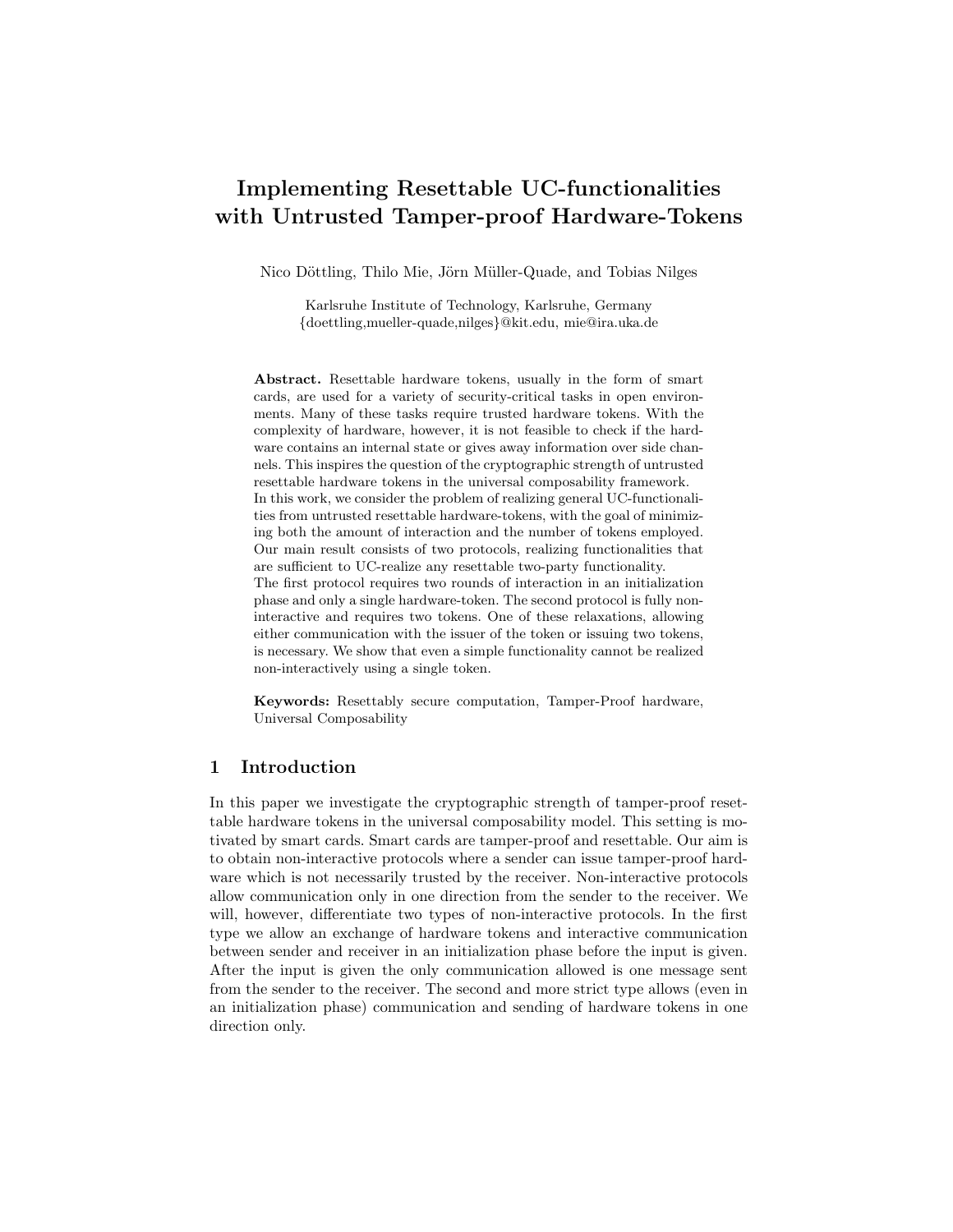Of course, using resettable hardware and non-interactive protocols one cannot expect to realize any non-resettable ideal functionality. The real adversary could always reset the token and start the protocol all over again. Hence this unavoidable attack must be reflected in the ideal functionality. Note that this poses a limitation on the usefulness of some ideal functionalities. E.g. a coin-toss of a single bit becomes useless as an attacker could reset the protocol until his desired result occurs. Resettable functionalities resemble an ideal, i.e. black-box, code obfuscation which is impossible without secure hardware [1].

Our Contribution. In the following we prove that there exist simple resettable ideal functionalities, namely point-functions, which cannot securely be realized by a strictly non-interactive protocol using one single resettable hardware token. We prove the impossibility of realizing a point-function with a single resettable token in a strictly non-interactive protocol along the lines of [2]. Any successful simulator for a corrupted token would already yield a cheating strategy for the token in the real model.

If we were given a common-reference-string (CRS), however, non-interactive protocols can be realized via secure two party computations between the receiver and the hardware token. Note that the secure two-party computation must be adapted to be used with a resettable token. A general construction can be found in [3]. For each message  $m$  which is sent to the token in the secure two-party computation one sends the complete previous transcript plus the message m. The token then verifies the transcript and answers according to the protocol. Any UC-compiler for secure two-party computation in the CRS-hybrid-model (e.g. [4]) can be used to implement the underlying two-party protocol.

So the problem of non-interactive secure computation boils down to securely computing a CRS in an initialization phase of the protocol. As our main contribution we provide two constructions for securely realizing the CRS functionality with resettable tamper-proof hardware tokens. The first protocol-construction obtains a CRS using a single resettable hardware-token and a 4-move interactive initialization-phase. The second protocol-construction obtains a resettable CRS using two resettable hardware tokens and no further interaction with the sender.

Our Techniques. At the core of our first construction, which allows interaction with the sender in an initialization phase, is a Blum coin-toss protocol. In this protocol the hardware token is used like a UC-commitment which is opened via the possession of a secret which is sent by the sender in the unveil phase. This secret is not directly given to the token to avoid communication between the sender and the token, instead a zero-knowledge proof is used. Note that this ZK proof must be resettably-sound and therefore can only be achieved using non-black-box techniques.

Our second construction uses two hardware tokens which are both issued by the sender and works in the strictly non-interactive setting where nothing may ever be sent by the receiver. In the strictly non-interactive setting one cannot use one of the two tokens like a UC-commitment which is unveiled via the possession of a secret value, because both tokens are resettable and the receiver could learn the committed value, reset, and force the coin-toss to some malicious value. The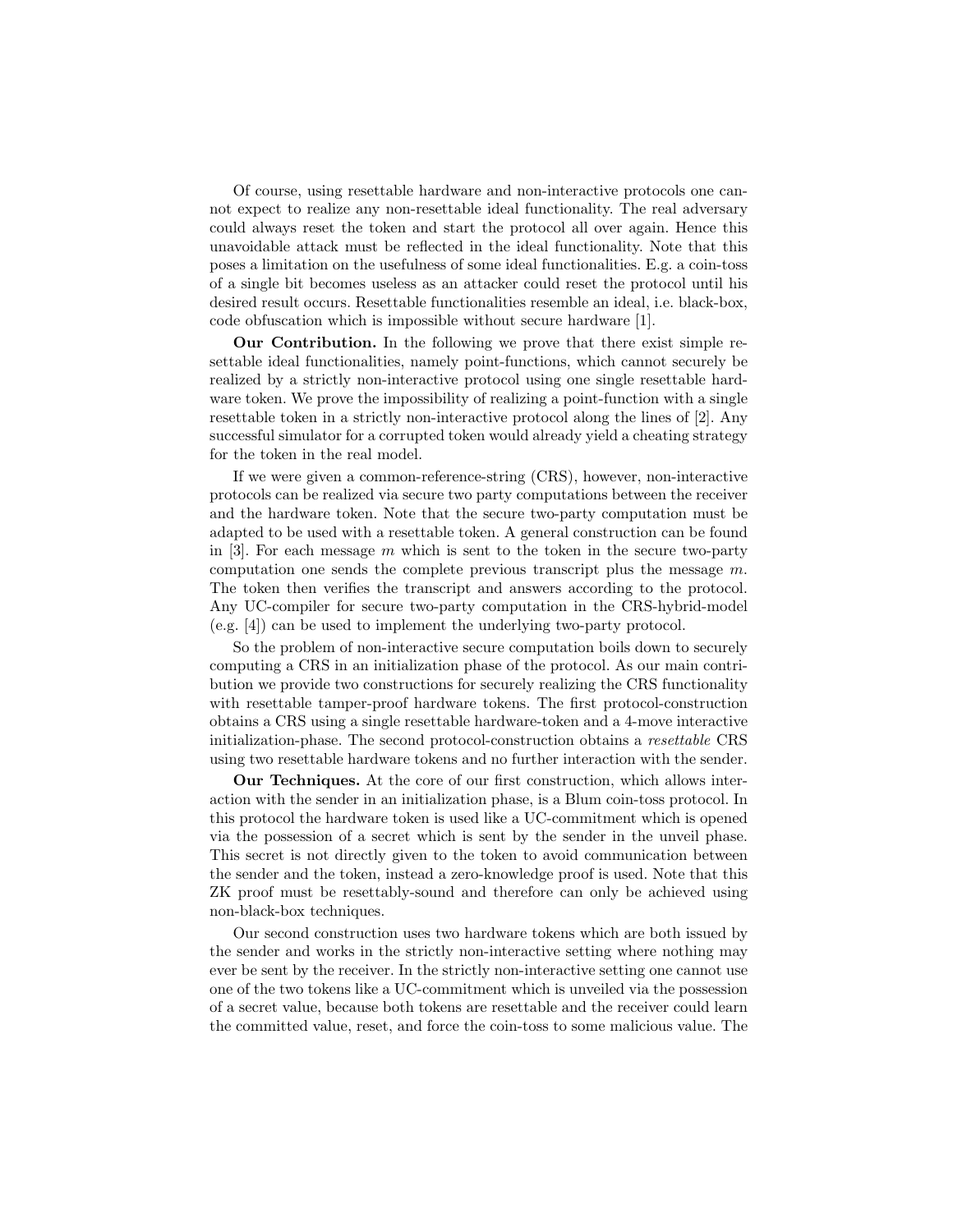basic idea behind our solution is a Blum coin-toss where the receiver commits to a random value x and sends x together with the commitment  $c$  to the first token. The token answers with a value y which is deterministically derived from the commitment by a pseudorandom function. The second token is then used to check if the value  $y$  is indeed deterministically derived. The second token is given the commitment c and must answer with the same y. In this case  $x \oplus y$  is the result of the coin-toss. For the security proof in case of a corrupted receiver it is crucial that the communication with the two tokens takes place in this order. The second token must not reveal the value  $y$  too early, because the simulator must choose  $y$  depending on  $x$  which is not possible if he must choose  $y$  too early. To cope with that, the first token signs the commitment and the second token accepts a commitment only together with a proof of possession of a valid signature. For the simulation of a corrupted sender, however, it is necessary to obtain  $y$  before one is actually committed to  $x$ . To do so the simulator executes the protocol out of order. He is able to forge the proof of possession of a valid signature. To the best of our knowledge this simulation technique is novel and an interesting result on its own.

As an application of our non-interactive protocols we propose a conditional decrypt for a fully homomorphic encryption scheme. The condition for decryption being that a universal argument is provided to the token that a specific computation has been performed. This allows offloading computations from the token. The actual computation can be performed using fully homomorphic encryption and only the conditional decrypt has to be realized as a two-party computation. This construction can be used to achieve obfuscation.

Further Related and Concurrent Work. The notion of resettability has gained considerable attention, especially in the context of zero-knowledge. The results range from a resettable prover  $[3, 5, 6]$ , to a resettable verifier  $[7, 6]$  and simultaneously resettable prover and verifier [8–10]. These works spawned a line of work realizing compilers for resettable and stateless secure multi-party computation. Goyal and Sahai [11] presented a compiler which enables multi-party computation of arbitrary PPT-functionalities either with honest majority where any party can be resettable, or no honest majority is required and only one predetermined party may be resettable. Surpassing the honest majority requirement, Goyal and Maji [12] introduced a compiler that transforms most PPTfunctionalities (except a certain class of pseudorandom generators) into a stateless variant. Goyal et al. [13] present an unconditionally secure zero-knowledge protocol for  $N\mathcal{P}$ . They show that statistically secure commitments with one stateless token are only possible when interaction between the parties is allowed, but impossible in the non-interactive setting. This is due to the fact that in the non-interactive case the token needs to contain superpolynomial entropy since both sender and receiver are unbounded. In contrast, we consider computational UC-security [14], so their impossibility result does not apply to us.

There are several results concerning multi-party computation in the UCframework. [14] showed that under the assumption of an honest majority, any multi-party protocol is realizable in the UC-framework. Since it is known to be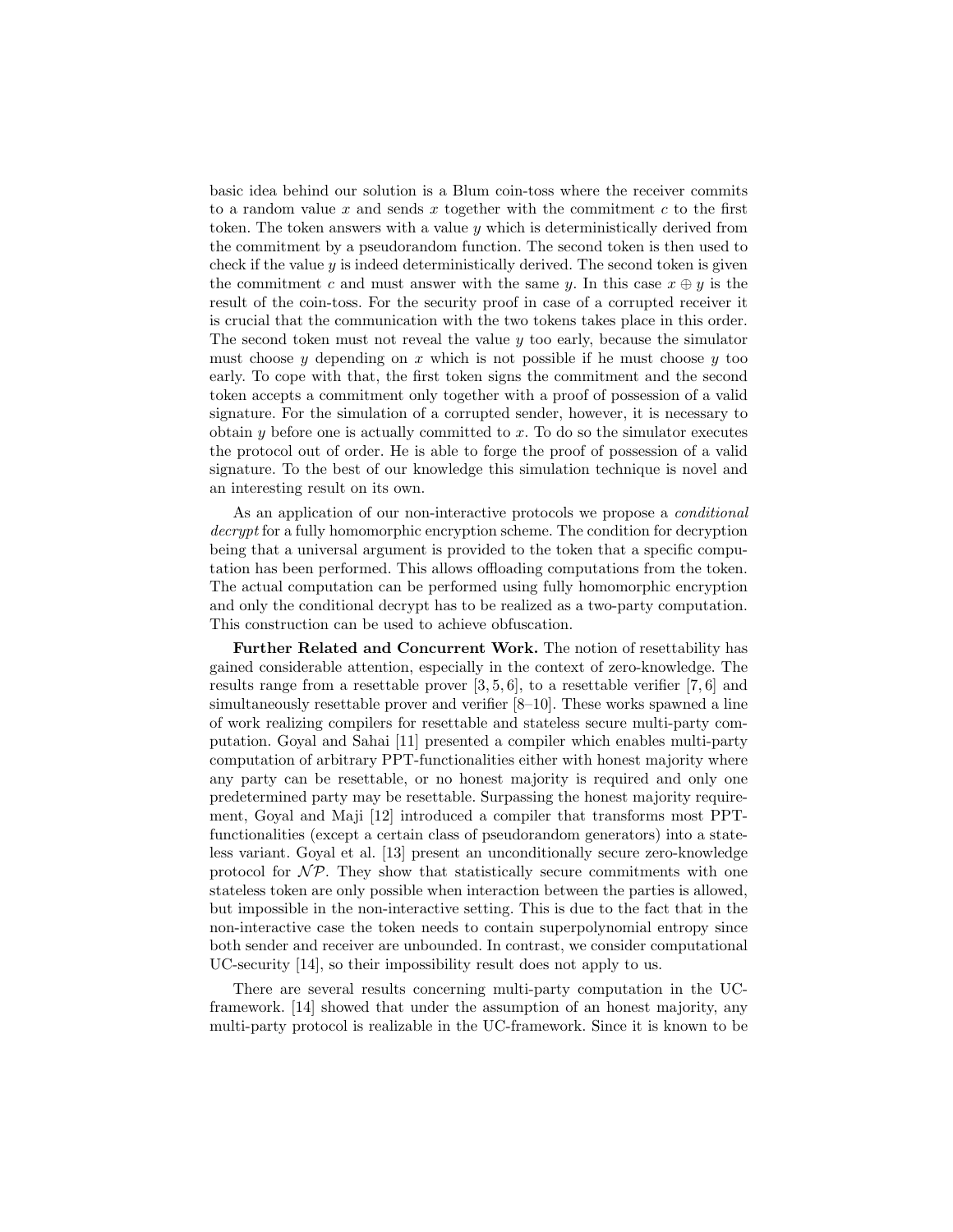impossible to construct large classes of UC-secure two-party protocols in the plain model [14–16], the result of Canetti et al. [4] was a breakthrough. In their work, a common reference string is needed as a setup assumption to overcome the impossibility results and realize arbitrary multi-party protocols in the UCframework. Further work based on tamper-proof hardware includes [17, 18].

In a work independent and concurrent to ours, [19] investigated how stateless tamper-proof hardware tokens can serve as a minimal UC-setup assumption. They present a black-box protocol realizing OT with two stateless tokens and show that OT from one stateless token is not possible if only black-box techniques are used. This is similar to our impossibility result, but we cover any amount of resettable tokens in the non-interactive setting. Further, they construct a cointoss protocol with a single hardware token using similar techniques to our first protocol. However, they do not consider a non-interactive coin-toss protocol.

# 2 Preliminaries

Let in the following  $k$  denote a security parameter. We use the cryptographic standard notions of negligible functions, as well as computational/statistical/perfect indistinguishability.

#### 2.1 Framework

We state and prove our results in the Universal Composability (UC)-framework of [14]. In this framework security is defined by comparison of a real model and an *ideal model*. The protocol of interest  $\Pi$  is running in the latter, where an adversary A coordinates the behavior of all corrupted parties. We assume static corruption, i.e. the adversary  $A$  cannot adaptively change corruption during a protocol-run. In the ideal model, which is secure by definition, an ideal functionality  $\mathcal F$  implements the desired protocol task and a simulator  $\mathcal S$  tries to mimic the actions of A. An environment  $\mathcal Z$  is plugged either to the ideal or the real model and has to guess which model it is actually plugged to. Denote the random variable representing the output of  $Z$  when interacting with the real model by Real $^{\mathcal{A}}_{\Pi}(\mathcal{Z})$  and when interacting with the ideal model by Ideal $^{\mathcal{S}}_{\mathcal{F}}(\mathcal{Z})$ . Protocol  $\Pi$  is said to be UC-secure if for any environment  $\mathcal Z$  the distributions Real $^{\mathcal A}_\Pi(\mathcal Z)$ and  $\textsf{Ideal}_{\mathcal{F}}^{\mathcal{S}}(\mathcal{Z})$  are (computationally, statistically or perfectly) indistinguishable.

#### 2.2 Strongly Unforgeable Signatures

As our scheme requires the use of signatures, we shall briefly review the standard notion of strongly unforgeable signature schemes. A signature scheme SIG consists of three PPT-algorithms KeyGen, Sign and Verify.

- KeyGen( $1^k$ ) generates a public verification key vk and a private signature key sgk.
- $\textsf{Sign}_{sgk}(m)$  takes a signature key  $sgk$  and a message  $m \in \{0,1\}^*$  and returns a signature  $\sigma$ .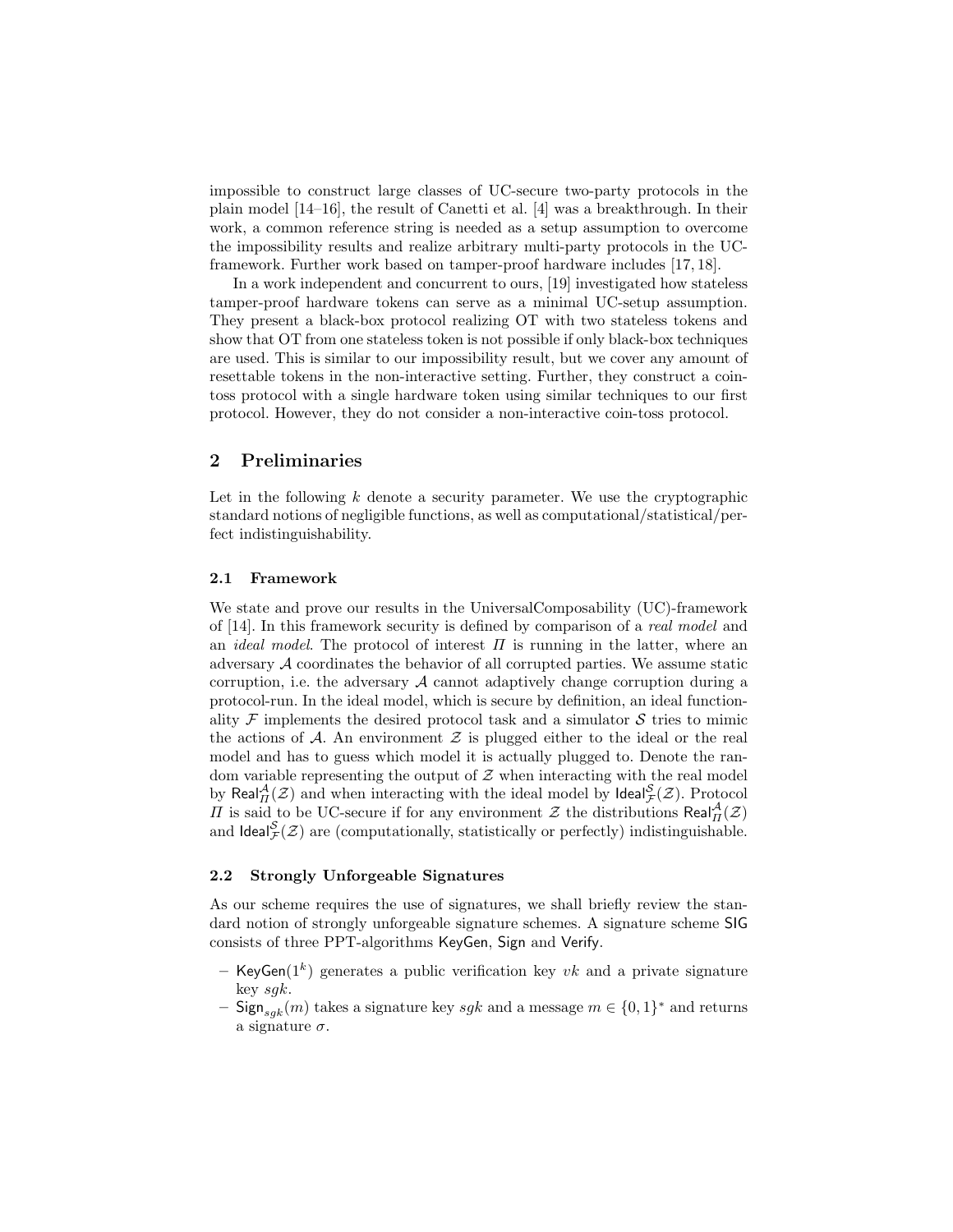– Verify<sub>vk</sub> $(m, \sigma)$  takes as input a verification key vk, a message  $m \in \sigma^*$  and a signature  $\sigma$  and outputs 1 if  $\sigma$  is a valid signature for m and 0 otherwise.

In the EUF-CMA-experiment an adversary  $A$  is given a verification key vk and access to a signature-oracle.  $A$  wins the experiment if it manages to forge a valid signature  $\sigma$  for a message of its choice m, without having queried its signature-oracle with  $m$ . A signature scheme SIG is called EUF-CMA-secure, if no PPT-adversary  $\mathcal A$  wins the EUF-CMA-experiment better than with negligible probability. For the sake of simplicity, we require signature schemes with a deterministic verification procedure and succinct signature length (i.e. the length of  $\sigma$  does not depend on m). Standard hash-and-sign [20, 21] constructions suffice these requirements.

Additionally, we require the signing procedure to be deterministic. However, this is no restriction since the random coins used for signing can be chosen by a pseudorandom function, which is seeded by a part of the signing key.

#### 2.3 Resettably-Sound Zero-Knowledge Arguments of Knowledge

For the construction of our protocols we use resettably-sound zero-knowledge (rsZK) arguments of knowledge [7]. We briefly define the notions.

Definition 1. A resettably-sound zero-knowledge argument of knowledge system for a language  $L \in \mathcal{NP}$  (with witness-relation  $\mathcal{R}_L$  and witness-set  $w_L(x) = \{w :$  $(x, w) \in R_L$ ) consists of a pair of PPT-machines  $(P, V)$ , where the verifier V is stateless, such that there exist two PPT-machines Sim and Ext and the following conditions hold.

- **Completeness.** For every  $(x, w) \in \mathcal{R}_L$  it holds that  $Pr[\langle P(w), V \rangle | x] = 1$  = 1.
- − Computational Soundness. For every  $x \notin L$  and every PPT-machine  $\mathsf{P}^*$ it holds that  $Pr[\langle P^*, V \rangle(x) = 1] < negl(|x|)$ .
- **Computational Zero-Knowledge.** For every  $(x, w) \in \mathcal{R}_L$  and every stateful or stateless PPT  $V^*$  it holds the distributions Real = { $\{P(w), V^*(x)\}$  and  $\mathsf{Ideal} = \{\mathsf{Sim}(x, \mathsf{V}^*)\}$  are computationally indistinguishable.
- **Proof of Knowledge.** For every  $x \in L$  and every PPT-machine  $P^*$  there exists a negligible  $\nu$  such that  $\Pr[\text{Ext}(x, P^*)] \in w_L(x) > \Pr[\langle P^*, V \rangle(x) =$  $1 - \nu$ .

#### 2.4 Perfectly Binding Commitments

Another tool we need is a non-interactive perfectly binding commitment scheme. Generally, a commitment scheme consists of two phases: the commit phase in which a sender commits to a value  $v$  without revealing it, and the *reveal phase* where the sender reveals his private coins  $r$  together with  $v$  such that a receiver can verify the correctness of the commitment. The value  $v$  has to be hidden from the receiver while the commitment has to be binding for the sender. For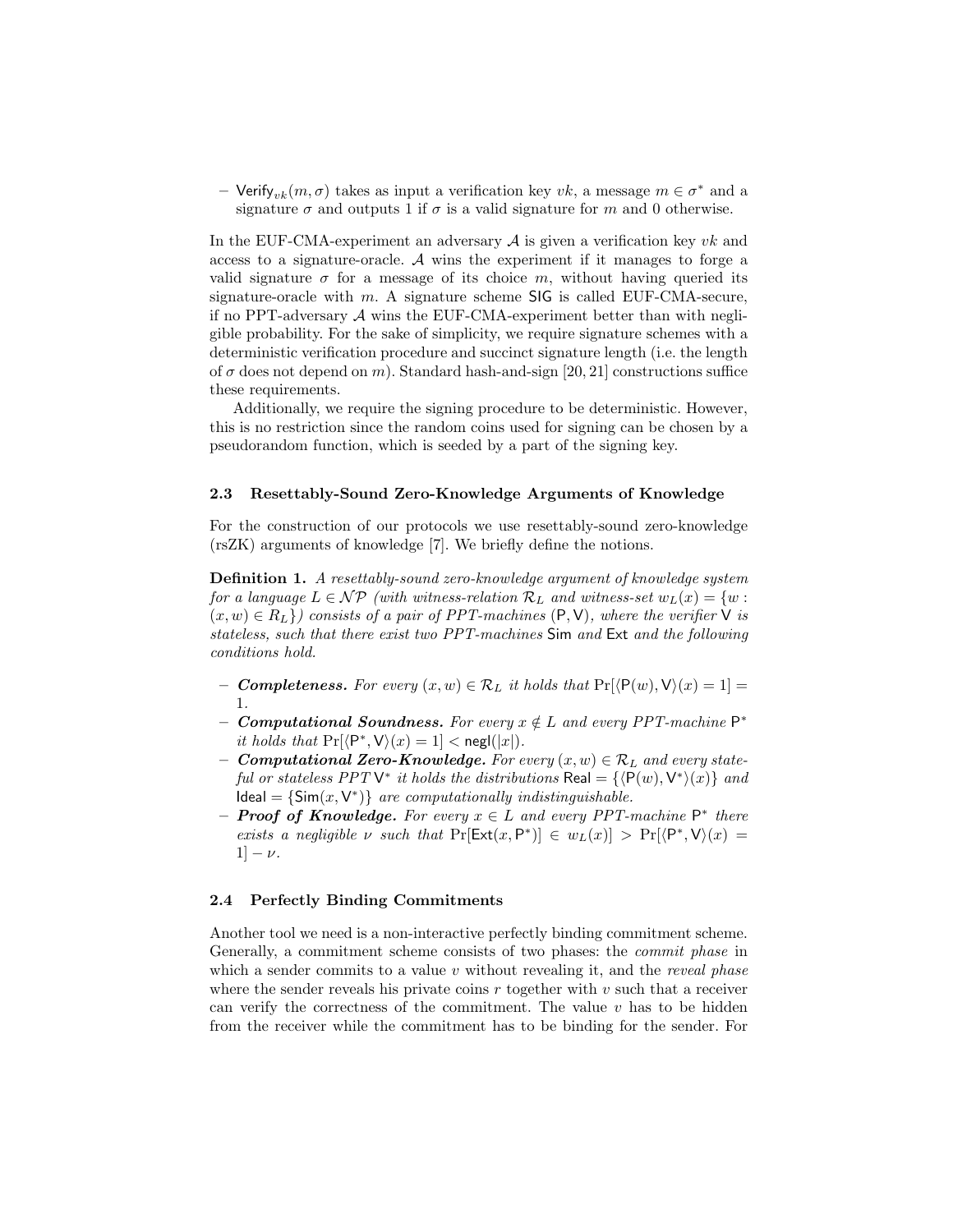our application, a standard computationally hiding and perfectly binding commitment scheme is sufficient, e.g. a construction based on a one-way permutation [22]. Perfectly binding means that there is exactly one randomness to unveil correctly.

# 3 Resettable Hardware in the UC-Framework

In this section, we will introduce resettable UC-functionalities and the ideal functionalities for resettable hardware tokens. We first provide the definition of resettable two-party UC-functionalities. Let M be a Turing machine. The resettable functionality  $\mathcal{F}_{M}$  specified by M is defined as follows. For the sake of readability, we omit session and message identifiers.

Functionality  $\mathcal{F}_{M}$  (parametrized by a security parameter k).

- $-$  Sender Input Upon receiving (sender, init) from S, store init, write init on M's input tape and run M until it halts. Store the state of M. Accept no further inputs by  $\mathcal S$
- Receiver Input Upon receiving (receiver,  $msg$ ) from R, write  $msg$  on M's input tape and run M starting from most recent state until it halts. Store the state of M. Read a message out from M's output tape and send out to R.
- Reset (Adversarial receiver only) Upon receiving reset from R, reset the Turing machine M to its initial state. Write init on M's input tape and run M until it halts. Store the state of M.

We use a definition of wrapper-functionalities very similar to [18, 17]. For simplicity, we state the functionality in the two-party case where only a sendermachine S and a receiver-machine R are present. This definition allows the sender S to wrap a program T in a hardware token, and send this token to the receiver R who can query it an arbitrary (polynomial) number of times. Additionally, we allow an adversarial receiver to reset the program T to its initial state.

Functionality  $\mathcal{F}_{wrap}$  (parametrized by a security parameter k and a polynomial runtime bound  $p(\cdot)$ ).

- Create Upon receiving (create,  $T, p(\cdot)$ ) from S, where T is a Turing machine, send create to R and store T.
- Execute Upon receiving  $(\text{run}, w)$  from R, check if a create-message has already been sent by S, if not output  $\perp$ . Run  $\mathsf{T}(w)$  for at most  $p(k)$  steps, and let m be the output. Save the current state of  $\mathsf{T}$ . Output m to  $\mathsf{R}$
- Reset (Adversarial Receiver only) Upon receiving reset from R, reset the Turing machine T to its initial state.

The messages between  $\mathcal{F}_{wrap}$  and R are delivered immediately without scheduling by the adversary. In the sequel, we will use the notation  $\mathsf T$  for programs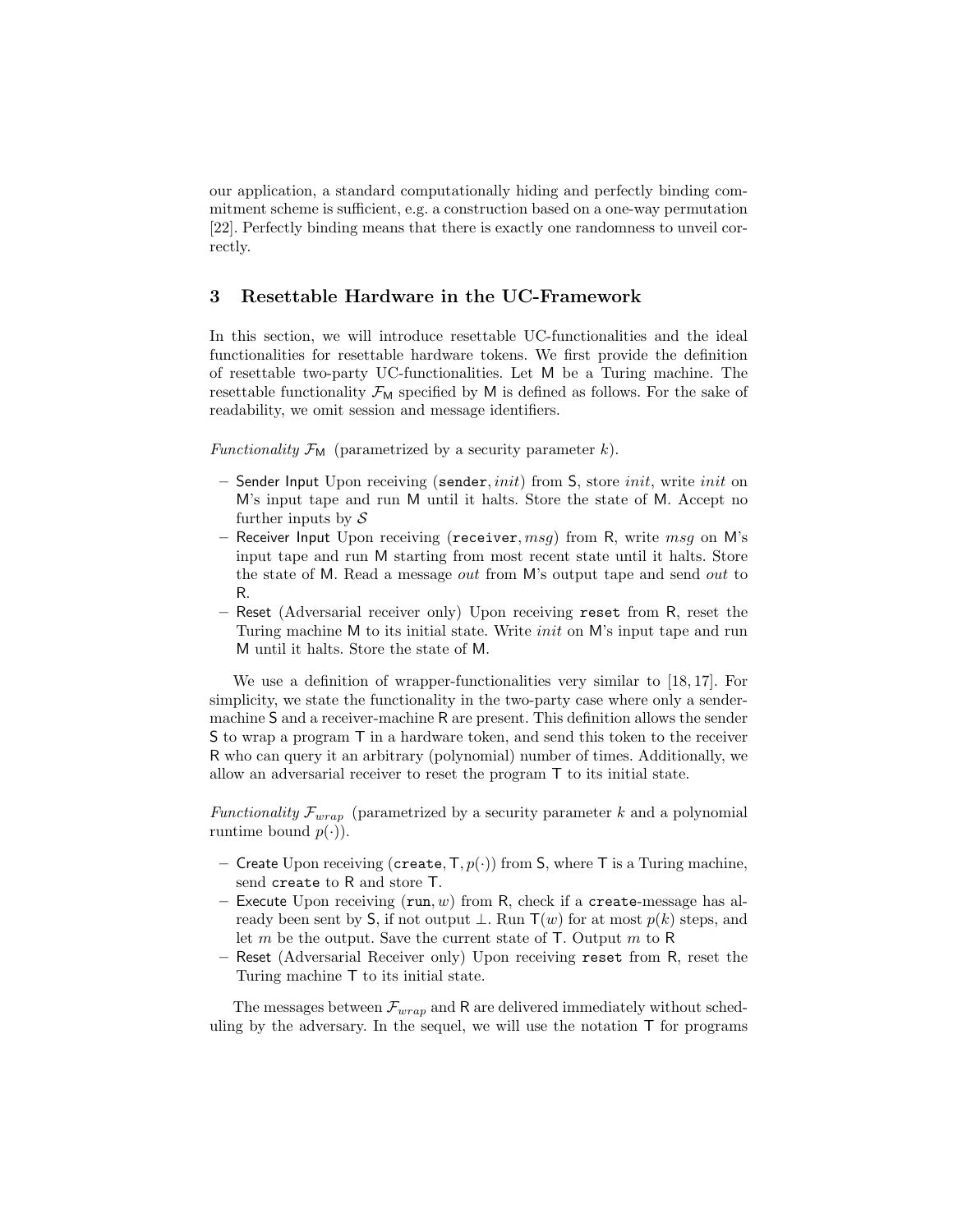(given as code, Turing-machine etc.) and  $\mathcal T$  for the instance of the wrapperfunctionality  $\mathcal{F}_{wrap}$  in which T runs.

We will introduce two new hybrid functionalities as an intermediate building block between  $\mathcal{F}_{wrap}$  and general resettable UC-functionalities. Both functionalities are enhanced wrapper-functionalities where both the receiver of the token and the wrapped program are given access to a trusted common reference string. The two different flavors of this functionality we consider here differ in that the common reference string is either resettable by a corrupted receiver or non-resettable.

Functionality  $\mathcal{F}^{hybrid}_{wrap}$  (parametrized by a security parameter k and a polynomial runtime bound  $p(\cdot)$ ).

- Create Upon receiving (create,  $T, p(.)$ ) from S, where T is a Turing machine, store T, choose the common reference string crs uniformly at random of length  $\ell$  and give T read-access to crs. Send (create, crs) to R and S.
- Execute Upon receiving  $(\text{run}, w)$  from R, check if a create-message has already been sent by S, if not output  $\perp$ . Run  $\mathsf{T}(w)$  for at most  $p(k)$  steps, and let m be the output. Save the current state of  $\mathsf{T}$ . Output m to  $\mathsf{R}$
- Reset (Adversarial Receiver only) Upon receiving reset from R, reset the Turing machine T to its initial state.

Remark. By having the functionality  $\mathcal{F}_{wrap}^{hybrid}$  send the common reference string crs to the sender S we model an artifact that arises in our protocol.

Functionality  $\mathcal{F}^{hybrid2}_{wrap}$  (parametrized by a security parameter k and a polynomial runtime bound  $p(.)$ . Let H be a random oracle that maps to strings of length  $\ell$ .

- Create Upon receiving (create,  $T, p(\cdot)$ ) from S, where T is a Turing machine, store T, set the common reference string to be  $\mathsf{crs} = H(1)$  and give T readaccess to crs. Send (create, crs) to R.
- Execute Upon receiving  $(\text{run}, w)$  from R, check if a create-message has already been sent by S, if not output  $\perp$ . Run  $\mathsf{T}(w)$  for at most  $p(k)$  steps, and let m be the output. Save the current state of  $\mathsf{T}$ . Output m to  $\mathsf{R}$
- Reset (Adversarial Receiver only) Upon receiving (reset, j) from R, reset Turing machine T to its initial state and set the common reference string to  $\mathsf{crs} = H(j).$

We will briefly sketch how general-purpose UC-compilers in the CRS-hybridmodel, like for instance the compiler of [4], can be used to implement arbitrary resettable two-party UC-functionalities in the  $\mathcal{F}^{hybrid}_{wrap}$  and  $\mathcal{F}^{hybrid}_{wrap}$  hybrid model. Recall that these functionalities provide both the receiver and the encapsulated program access to an encapsulated common reference string. The basic idea is to assign the receiver the role of one protocol-party and the encapsulated program the role of the other protocol-party. The case of a malicious sender is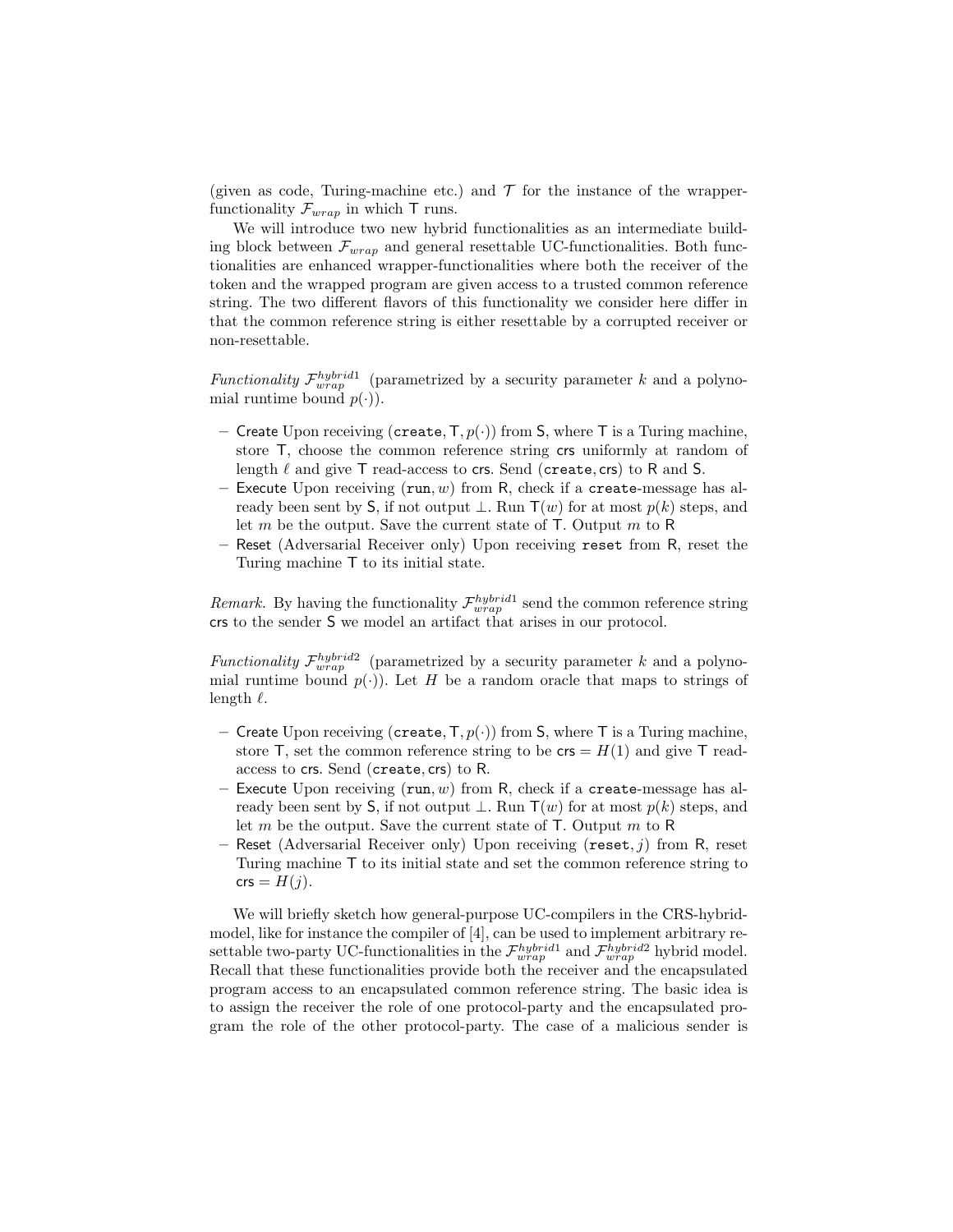trivial, as any UC-simulator against a corrupted sender can also serve as a simulator against a malicious token. The case of a malicious receiver needs to take reset-attacks against the token into account. However, this can be dealt with by applying a transformation due to [3]. This transformation replaces random coins used by the token with pseudorandom coins, which deterministically depend on all the messages received by the token at each point in time. This transformation merely requires a pseudorandom function.

# 4 Limitations

In this section, we will sketch two limitations regarding the implementation of resettable UC-functionalities using untrusted resettable hardware tokens. For simplicity, we consider protocols realizing the point-function functionality  $\mathcal{F}_{PF}$ . This functionality is initialized by an input  $\hat{x} \in \{0,1\}^n$  from the sender. The receiver can query  $\mathcal{F}_{\text{PF}}$  an arbitrary (polynomial) amount of times with inputs x, receiving output  $PF_{\hat{x}}(x)$ , where  $PF_{\hat{x}}(x) = 1$  if  $x = \hat{x}$  and  $PF_{\hat{x}}(x) = 0$  otherwise.

Lemma 1. There exists no protocol which (computationally) UC-realizes the  $\mathcal{F}_{PF}\text{-}functionality using only a single hardware token and no further commu$ nication. Moreover, any protocol UC-realizing the  $\mathcal{F}_{\text{PF}}$ -functionality using any amount of resettable hardware tokens (issued from S to R) must make use of non-black-box techniques in its security proof.

*Proof.* First assume there exists a protocol  $\Pi_{\text{PF}}$  that UC-implements  $\mathcal{F}_{\text{PF}}$  using a single (resettable) hardware token and no interaction (w.l.o.g. we can assume that messages from S to R are sent together with the token). Let  $\tilde{A}_R$  be the dummy-adversary for the receiver R. Since  $\Pi_{\mathsf{PF}}$  is UC-secure, there exists a simulator  $\mathcal{S}_R$  such that it holds for any PPT-environment  $\mathcal Z$  that  $\textsf{Real}_{\Pi_{\textsf{PF}}}^{\tilde{\mathcal{A}}_R}(\mathcal Z)\approx_c$ **Ideal**  $S_{\text{F}}^{S_{\text{R}}}(\mathcal{Z})$ . We will now show that for every sender-simulator  $S_{\text{S}}$  there exists a PPT-environment  $\mathcal{Z}^*$  such that the distributions  $\mathsf{Real}^{\tilde{\mathcal{A}}}_{H_{\mathsf{PF}}}(\mathcal{Z}^*)$  and  $\mathsf{Ideal}^{\mathcal{S}_{\mathsf{S}}}_{\mathcal{F}_{\mathsf{PF}}}(\mathcal{Z}^*)$ are efficiently distinguishable, contradicting the UC-security of  $\Pi_{\textsf{PF}}$ . This  $\mathcal{Z}^*$ creates a malicious token  $\mathcal{T}^*$  which behaves adaptively in the following sense. The token  $\mathcal{T}^*$  internally simulates the simulator  $\mathcal{S}_{\mathsf{R}}$  together with a malicious functionality  $\mathcal{F}^*$ , providing its interface with R to  $\mathcal{S}_{R}$ . The malicious functionality  $\mathcal{F}^*$  behaves as follows. Once it receives an input x for the first time, it checks whether x is equal to a secret random  $\hat{x}_0$ . If so, it will behave like the point function  $PF_{\hat{x}_0}$  in this call and all successive calls. If not, it will behave like a point function  $\mathsf{PF}_{\hat{x}_1}$  (for a secret random  $\hat{x}_1$ ) in this call and all successive calls. Observe now that from the view of R, the protocol  $\Pi_{\text{PF}}$  always implements a proper point function. However, a simulator  $S<sub>S</sub>$  must decide if it inputs  $\hat{x}<sub>0</sub>$ or  $\hat{x}_1$  into the ideal functionality  $\mathcal{F}_{PF}$  without knowing the first input x of R. The environment  $Z$  can now distinguish between real and ideal as follows. It first flips an unbiased coin. If the outcome is 0, it provides input  $x = \hat{x}_0$  to R, otherwise it provides input  $x = \hat{x}_1$  to R. If  $\mathcal{Z}^*$  is connected to the real experiment, then the output of R behaves according to the specification of  $\mathcal{F}^*$ .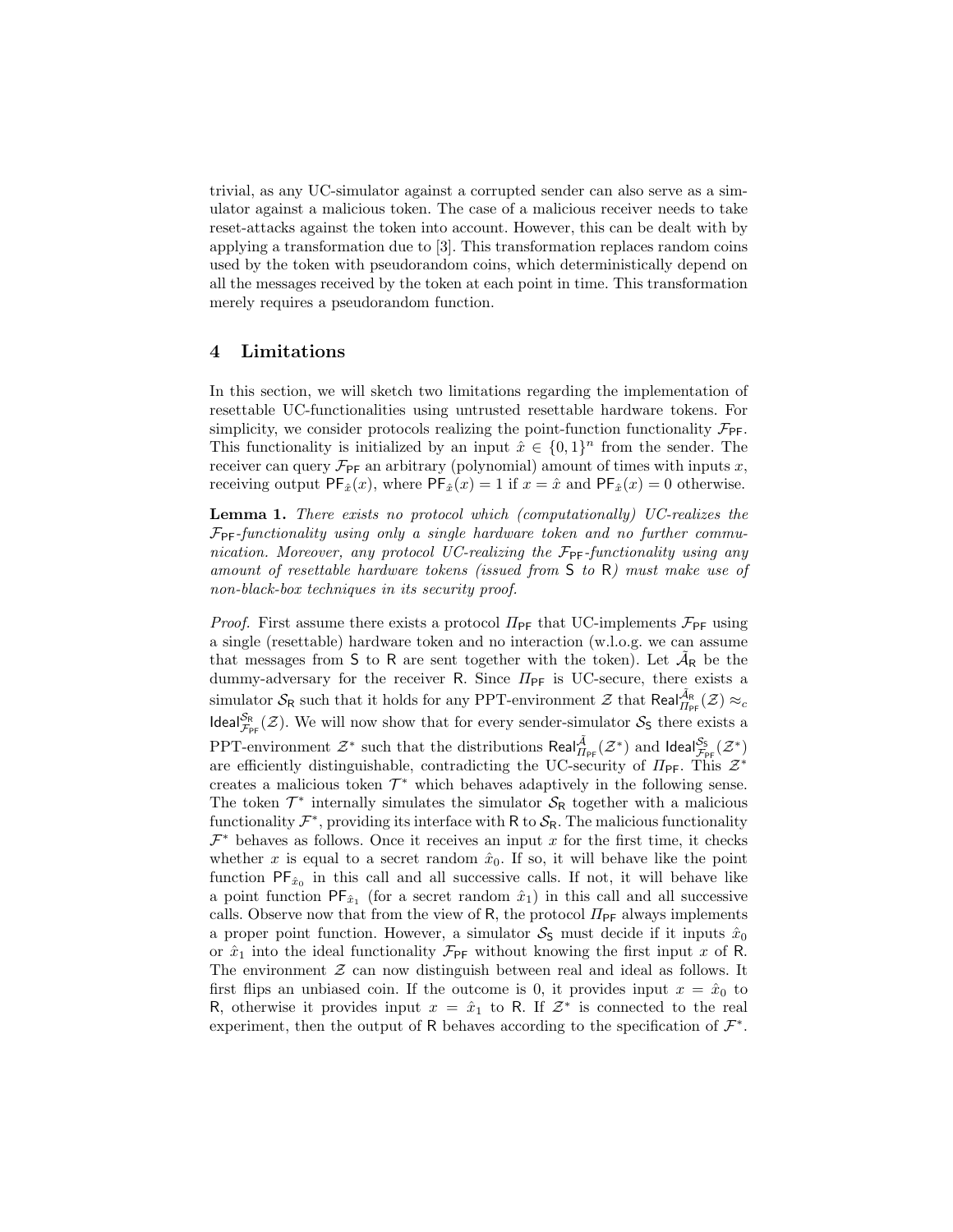In the ideal experiment however, the output of R behaves either like  $\mathsf{PF}_{\hat{x}_0}$  or **PF**<sub> $\hat{x}_1$ </sub> (or completely different). Thus, with probability at least  $1/2$   $\mathcal{Z}^*$  notices a difference. This contradicts the UC-security of  $\Pi_{\text{PF}}$ .

For the second statement of the lemma, assume there exists a protocol  $\Pi_{\text{PF}}$  UC-realizing  $\mathcal{F}_{\text{PF}}$  and that there exists a black-box simulator  $\mathcal{S}_{\text{S}}$  against a corrupted sender  $\tilde{\mathcal{A}}_S$  such that it holds for all PPT-environments  $\tilde{\mathcal{Z}}$  that  $\text{Real}_{\Pi_{\text{PF}}}^{\tilde{\mathcal{A}}_S}(\mathcal{Z}) \approx_c \text{Ideal}_{\mathcal{F}_{\text{PF}}}^{\mathcal{S}_S}(\mathcal{Z}).$  Such a simulator must be able to extract a point  $\hat{x}$  from the malicious tokens  $\mathcal{T}_1^*, \ldots, \mathcal{T}_n^*$  using only black-box techniques (i.e. rewinding). We will now construct an environment  $\mathcal{Z}^*$  and a malicious receiver  $\mathcal{A}_{\mathsf{R}}$  that extracts the secret  $\hat{x}$  from the tokens  $\mathcal{T}_1, \ldots, \mathcal{T}_n$ .  $\mathcal{A}_{\mathsf{R}}$  internally simulates  $S_S$  and provides his interface with  $\mathcal{T}_1, \ldots, \mathcal{T}_n$  to  $S_S$ .  $\mathcal{A}_R$  then outputs to  $\mathcal Z$ whatever  $S_S$  outputs. From the view of  $S_S$ , the simulation of  $A_R$  is identically distributed to Ideal $\frac{S_S}{\mathcal{F}_{PF}}(\mathcal{Z})$ . Thus,  $\mathcal{A}_R$  outputs the secret point  $\hat{x}$  with overwhelming probability. On the other hand, any simulator  $S_R$  has only black-box access to the point function  $PF_{\hat{x}}$  via  $\mathcal{F}_{PF}$ . Thus  $\mathcal{S}_R$  succeeds to learn  $\hat{x}$  only with negligible probability. Therefore  $\mathcal{Z}^*$  can efficiently distinguish  $\mathsf{Real}_{\Pi_{\mathsf{PF}}}^{\mathcal{A}_{\mathsf{R}}}(\mathcal{Z})$  and  $\mathsf{Ideal}_{\mathcal{F}_{\mathsf{PF}}}^{\mathsf{S}_{\mathsf{R}}}(\mathcal{Z})$ for any PPT-simulator  $S_R$ , contradicting the UC-security of  $\Pi_{\text{PF}}$ .

# 5 Resettable UC-functionalities from Untrusted Hardware

In this section, we present the main result of this work. We provide two UCsecure protocols implementing the  $\mathcal{F}^{hybrid1}_{wrap}$  and  $\mathcal{F}^{hybrid2}_{wrap}$  UC-functionalities in the  $\mathcal{F}_{wrap}$ -hybrid model. The protocol for  $\mathcal{F}_{wrap}^{hybrid}$  requires only a single  $\mathcal{F}_{wrap}$ instance, i.e. a single untrusted hardware token. However, the protocol requires an interactive initialization phase with the issuer of the token. The protocol  $\mathcal{F}^{hybrid2}_{wrap}$  requires two  $\mathcal{F}_{wrap}$ -instances, but is on the other hand completely noninteractive. The blueprint for both protocols is the same. In a setup-phase, a common random reference string is negotiated via a variant of the Blum coin-tossing protocol tailored for the respective setting. In the second phase, a program M encapsulated in the wrapper-functionality (that has access to the common reference string) can be queried by the receiver.

We will start outlining the ideas behind the first protocol  $\Pi^{hybrid}$ . On an intuitive level, the token is locked with a password. The receiver first needs to obtain the password  $\alpha$  to use the token. The receiver obtains  $\alpha$  after performing a Blum coin-toss with the sender which results in a common reference string. For this coin-toss, the issuer uses the token itself to commit to a random string  $y$ . More specifically, the sender programs the token to release  $y$ , after the token is convinced the the receiver is in possession of a. First the sender sends the token to the receiver to commit himself to the random string  $y$ . In the second step, the receiver sends a random  $x$  to the sender, who replies with  $y$  and the password  $a$ (which serves as unveil-information). The receiver now proves to the token that he is in possession of a, thereby obtaining  $(y', a')$  from the token. If it holds that  $y = y'$ , the receiver is convinced that the sender was a-priori committed to y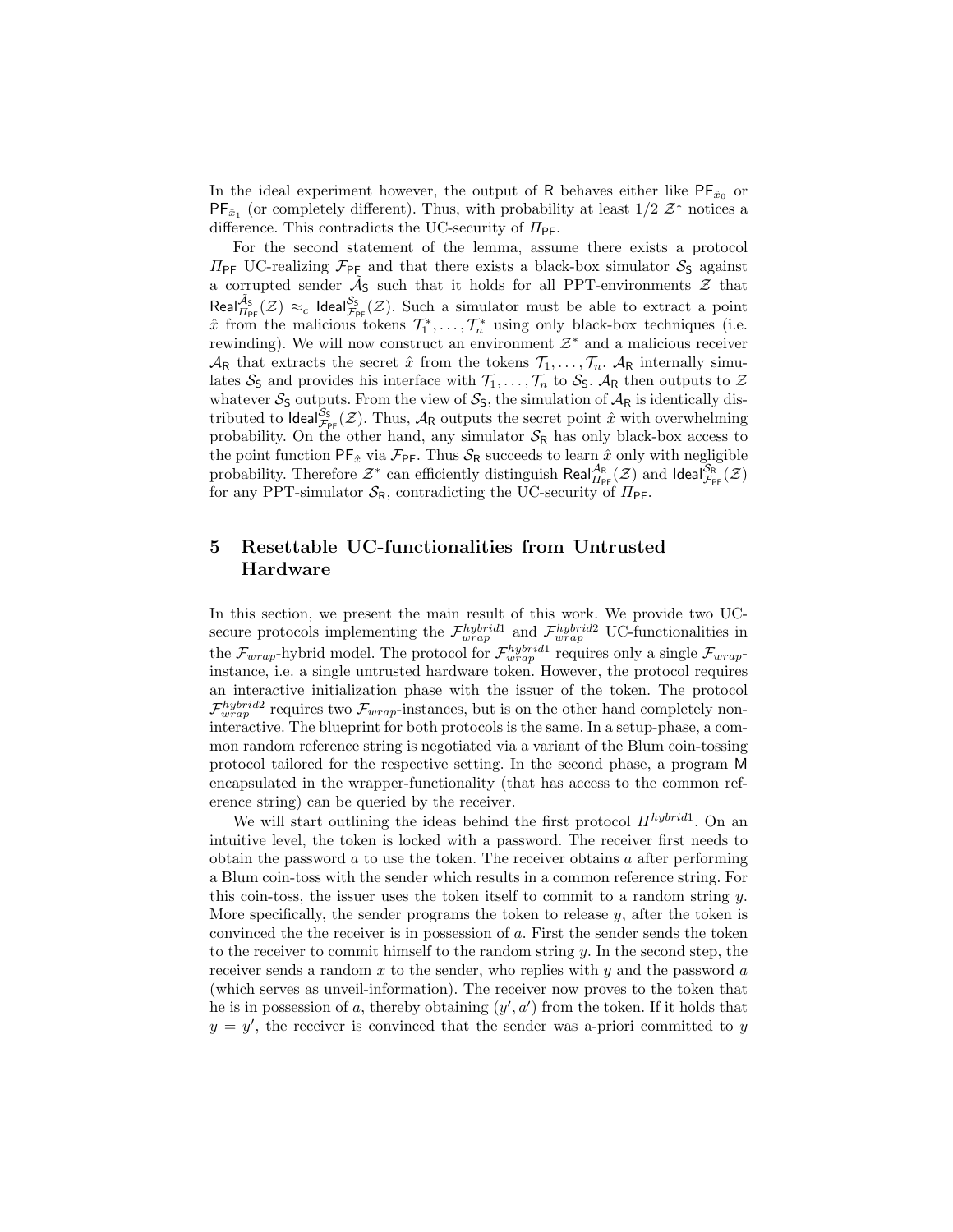and a. If the receiver accepts, sender and receiver set  $\mathsf{crs} = x \oplus y$  and the sender signs crs, so that the receiver can use it with the token.

One issue we did not address yet is how the receiver proves to the token that he is in possession of the password  $a$ . For that purpose, we first make the password a verifiable. We do this by choosing the string a uniformly at random and having the sender publish the image  $b = F(a)$  of a under a one-way function F. As the token is resettable, we will use a resettably-sound zero-knowledge argument of knowledge system for the receiver to prove to the token that he is in possession of the password a, i.e. he possesses an a such that  $F(a) = b$ .

In our second protocol  $\Pi^{hybrid2}$ , where the sender issues two stateless tokens to the receiver and no communication between the sender and receiver is allowed, the above protocol fails. The reason for this is that once the receiver knows  $a$ , it can learn the string  $y$ , reset the second token (which acts in the role of the sender) and force the crs to a value of his liking by choosing his input  $x$  adaptively.

We now give an outline of our second protocol. In order to prohibit the receiver to choose his input  $x$  adaptively, he is now required to commit to  $x$ using a non-interactive perfectly binding commitment-scheme com. The protocol proceeds as follows. First, R computes  $c = \text{com}(x; r)$  (for random coins r). R then sends  $(x, c)$  to the first token  $\mathcal{T}_1$  and proves that c is a proper commitment of x. Again, we use a resettably-sound zero-knowledge argument system, as  $\mathcal{T}_1$  is resettable. If  $\mathcal{T}_1$  accepts, it computes y pseudorandomly by  $y = \text{prf}(c)$ , where prf is a pseudorandom function. Notice that a corrupted sender may choose prf maliciously, it is therefore essential that  $\mathsf{prf}$  remains oblivious of x. Instead of releasing a password,  $\mathcal{T}_1$  now computes a signature  $\sigma$  of c. This  $\sigma$  will now serve as a witness to unlock the second token  $\mathcal{T}_2$  for a run with the commitment c. More specifically, R sends c to  $\mathcal{T}_2$  and proves to  $\mathcal{T}_2$ , using a resettably-sound zeroknowledge argument system of knowledge, that it knows a valid signature of c under the verification key vk, i.e. it knows a  $\sigma$  such that verification succeeds. Once  $\mathcal{T}_2$  is convinced that R knows such a  $\sigma$ , it computes  $y' = \text{prf}(c)$  and outputs y' to R. R now checks if  $y = y'$  holds, if so it sets  $\mathsf{crs} = x \oplus y$  and uses  $\mathsf{crs}$  as common random reference string in a two-party computation with  $\mathcal{T}_1$ .

#### 5.1 A Single Resettable Token

We now provide a formal statement of protocol  $\Pi^{hybrid1}$  that UC-emulates  $\mathcal{F}^{hybrid1}_{wrap}$ . Let k be a security-parameter. Let  $\mathcal{T} = \mathcal{F}_{wrap}$  be a resettable hardware wrapper-functionality, let  $F: \{0,1\}^k \to \{0,1\}^m$  be a one-way function and  $(P, V)$  be a resettably-sound zero-knowledge argument system of knowledge for the language  $L = \{b : \exists a \in \{0,1\}^k \text{ s.t. } b = F(a)\}.$  Further let SIG be an EUF-CMA-secure signature scheme.

Let  $\ell = \text{poly}(k)$  be the desired length of the output common reference string.

#### Protocol  $\Pi^{hybrid1}$

- 1. Sender S (setup step 1): The input of S is a program M
	- Choose  $a \leftarrow \{0,1\}^k$  uniformly at random. Set  $b = F(a)$ .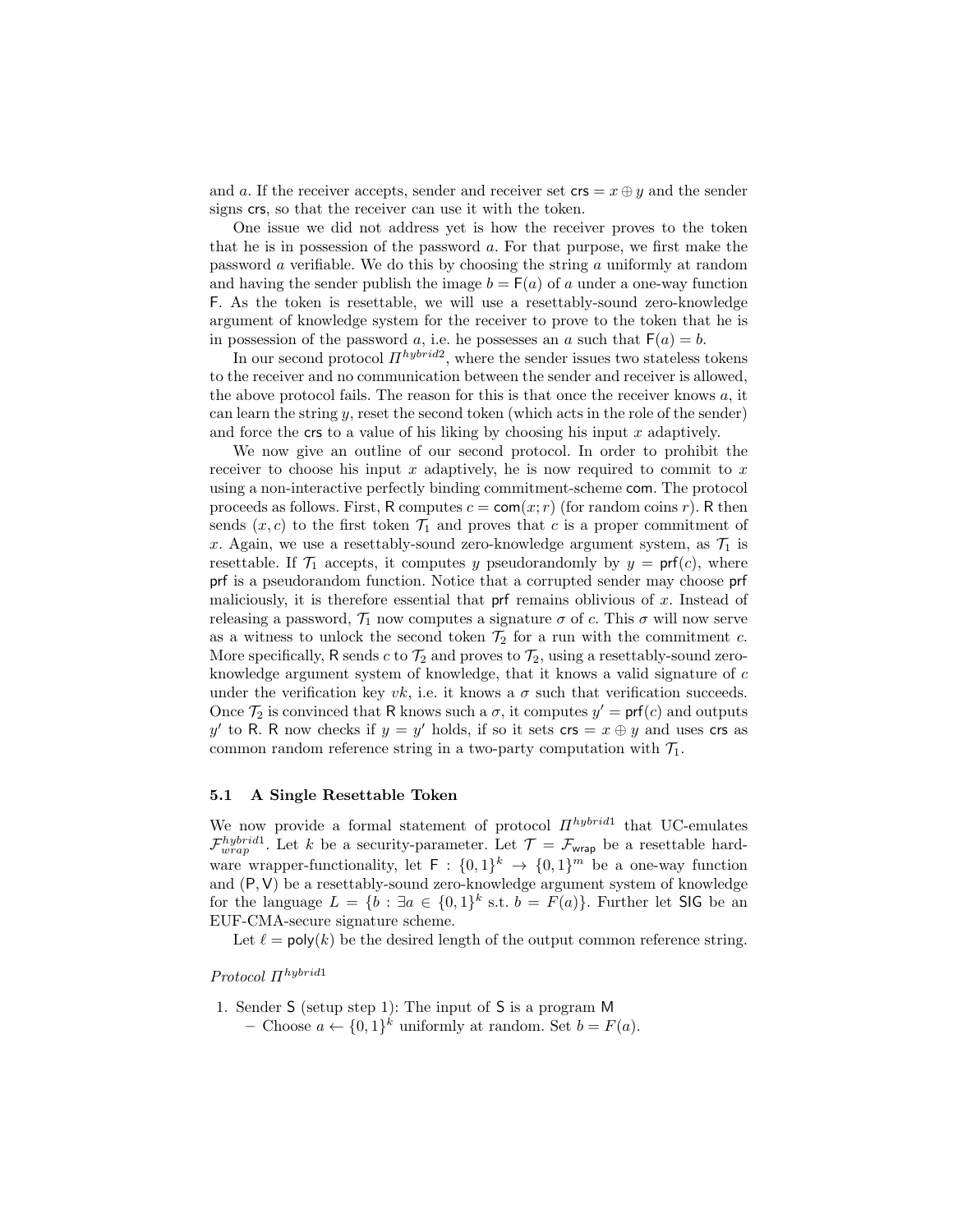- Choose  $y \leftarrow \{0, 1\}^{\ell}$  uniformly at random.
- Generate a key pair  $(vk, sgk) = \mathsf{SIG.KeyGen}()$
- Program a stateless token T with the following functionality.
	- Upon receiving a message unveil from R, run the verifier V with input b. Forward the messages between R and V. If V rejects, output ⊥.
	- If V accepts, send  $y$  to R.
	- Upon receiving a message (crs,  $\sigma$ ), check if SIG.Verify<sub>nk</sub>(crs,  $\sigma$ ) = 1, if not abort.
	- Upon receiving input  $(\text{run}, w)$  from R, run M on input w starting from its most recent state, output whatever M outputs and save the new state of M and wait for the next message  $(\text{run}, w)$ .
- Input T into  $\mathcal T$  and send  $(vk, b)$  to R
- 2. Receiver R (setup step 2):
	- Wait for the ready message from  $\mathcal T$  and a message  $(vk, b)$  from S.
	- Choose  $x \leftarrow \{0,1\}^{\ell}$  uniformly at random.
	- $-$  Send  $x$  to S.
- 3. Sender S (setup step 3):
	- Upon receiving a message x from R, set crs =  $x \oplus y$ , compute  $\sigma$  = SIG.Sign<sub>sak</sub>(crs). Send  $(y, a, \sigma)$  to R. Output crs.
- 4. Receiver R (setup step 4):
	- Wait for a message  $(y, a, \sigma)$  from S.
	- Check if  $F(a) = b$ , if not abort.
	- Run the prover  $P$  with input b and witness-input a. Forward the messages between  $P$  and  $T$ . Let  $y'$  be the output of  $T$ .
	- If  $y \neq y'$ , abort.
	- Set  $\text{crs} = x \oplus y$ .
	- Send (crs,  $\sigma$ ) to  $\mathcal T$
- 5. Receiver R (Execute Phase): Upon receiving input  $(\text{run}, w)$ , send  $(\text{run}, w)$ to  $\mathcal T$  and output whatever  $\mathcal T$  outputs.

### 5.2 Proof of Security

We will prove computational UC-security against both corrupted sender and receiver.

Corrupted Receiver. We will start with a corrupted receiver. Let  $A_R$  be the dummy-adversary for a corrupted receiver. Let Ext be the knowledge-extractor for the argument of knowledge-system  $(P, V)$ . We will first state the simulator  $\mathcal{S}_R$ .

#### $Simulator S_R$

– Simulate the first round of a sender S, forward the message  $(vk, b)$  to  $\mathcal{A}_{\mathbb{R}}$  and store the signature key  $sgk$ . Use the token-code T output by S to simulate the token  $\mathcal T$  for  $\mathcal A_R$ . Let  $a$  be the preimage of  $b$  under the one-way function F.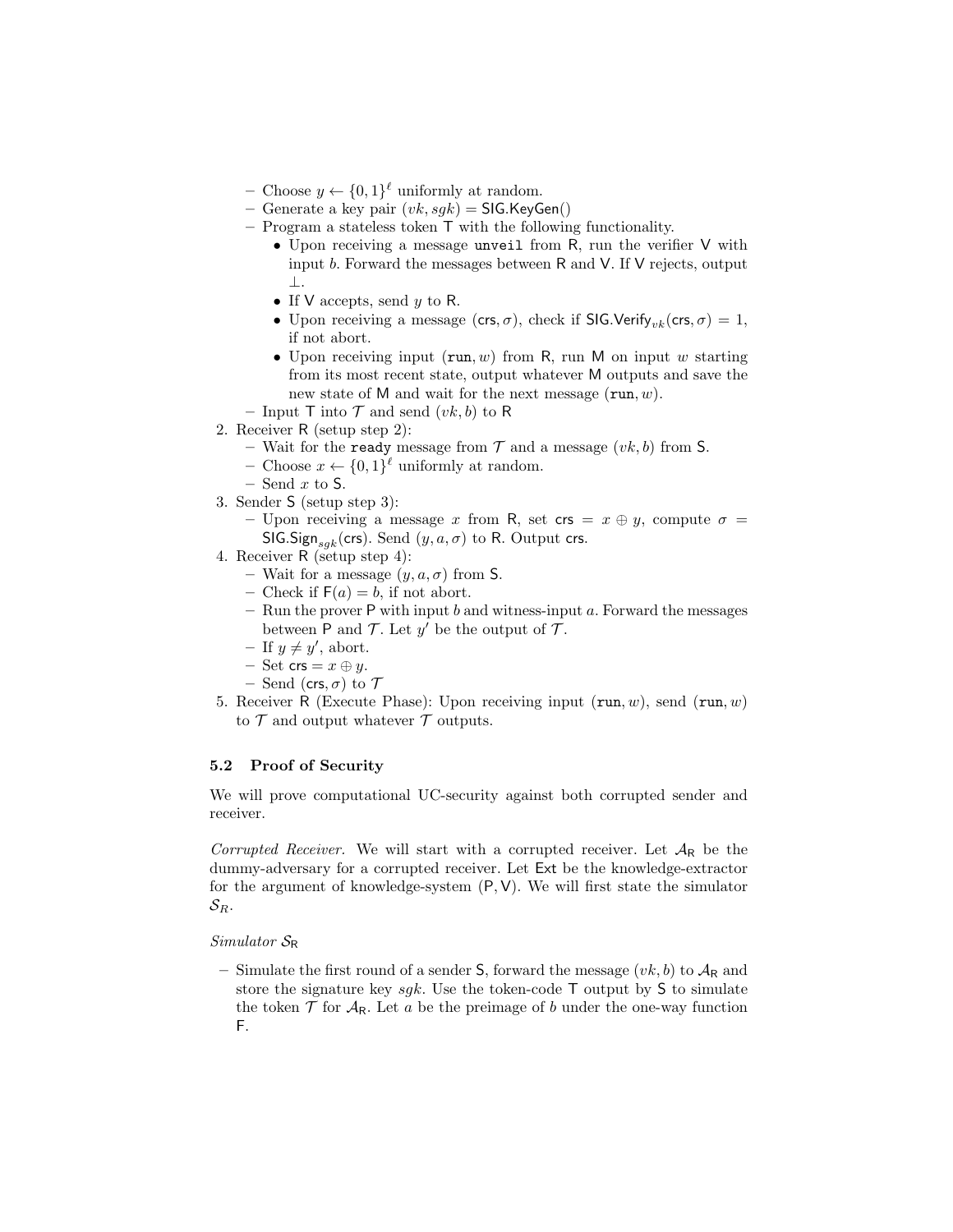- When the simulated S receives a message  $x$  from  $A_R$  do the following. Let crs be the common reference string output by  $\mathcal{F}^{hybrid}_{wrap}$ . Set  $y = \text{crs} \oplus x$  and  $\sigma = \mathsf{SIG}.Sign_{sak}(\mathsf{crs})$ . Output  $(y, a, \sigma)$  to  $\mathcal{A}_{\mathsf{R}}$ .
- If  $A_R$  sends an unveil-message to  $\mathcal T$  do the following. If  $A_R$  has not yet sent x to S, output  $\perp$ , regardless if V would accept. Otherwise output the same  $y$  as S.
- If  $A_R$  sends a tuple  $(\text{crs}', \sigma')$  to  $\mathcal T$  do the following. If it holds that  $A_R$  has not yet sent an x to S or SIG.Verify<sub>vk</sub>(crs',  $\sigma'$ ) = 0 output  $\perp$ .
- If  $\mathcal{A}_{\mathsf{R}}$  sends a tuple (run, w) to  $\mathcal T$  do the following. If  $\mathcal{A}_{\mathsf{R}}$  has not yet sent a tuple (crs,  $\sigma$ ) to  $\mathcal{T}_1$  with SIG.Verify<sub>vk</sub>(crs,  $\sigma$ ) = 1, output ⊥. Otherwise forward (run, w) to  $\mathcal{F}_{wrap}^{hybrid}$  and output whatever  $\mathcal{F}_{wrap}^{hybrid}$  outputs.
- Whenever  $\mathcal{A}_{\mathsf{R}}$  sends a message reset to  $\mathcal{T}$  send reset to  $\mathcal{F}^{hybrid}_{wrap}$  and reset the state of  $\mathcal T$ .

**Theorem 1.** For every PPT-environment  $\mathcal{Z}$ , it holds that the random variables  $\textsf{Real}_{\Pi^{hybrid}}^{A_{\mathsf{R}}}(\mathcal{Z})$  and  $\textsf{Ideal}_{\mathcal{F}_{wrap}^{hybrid}}^{S_{\mathsf{R}}}(\mathcal{Z})$  are computationally indistinguishable.

To prove the theorem, we will show indistinguishability of the following experiments.

Experiment 1. Simulator  $S_1$  simulates the real protocol  $\Pi^{hybrid}$ .

Experiment 2. Identical to experiment 1, except that  $\mathcal T$  outputs  $\perp$  if  $\mathcal A_R$  sends an unveil-query for which the verifier V accepts before  $A_R$  has sent his coins x to S.

Experiment 3. Identical to experiment 2, except that  $S$ 's coins y are computed by  $y = \text{crs} \oplus y$ , where crs is a common random reference string chosen uniformly at random.

Experiment 4. Identical to experiment 3, except that  $\mathcal T$  aborts if  $\mathcal A_R$  sends a a tuple (crs,  $\sigma$ ), where it holds that SIG.Verify<sub>vk</sub>(crs,  $\sigma$ ) = 1 and crs has not been signed by S. This is the ideal experiment.

Remarks. Experiment 1 and experiment 2 are computationally indistinguishable, given that the one-way function F is strongly one way. Experiment 2 and experiment 3 are identically distributed, as both  $x$  and  $\text{crs}$  are uniformly and independently distributed. The indistinguishability of experiment 3 and experiment 4 follows easily from the EUF-CMA-security of SIG.

**Lemma 2.** From  $Z$ 's view, experiment 1 and experiment 2 are computationally indistinguishable, given that  $F$  is a one-way function and the argument system (P, V) suffices the proof of knowledge property.

*Proof.* From  $\mathcal{Z}$ 's view, experiment 1 and experiment 2 are identically distributed conditioned to the event that  $A_R$  does not convince V that it possesses an a such that  $F(a) = b$  before sending his own coins x to S. Thus, a Z distinguishing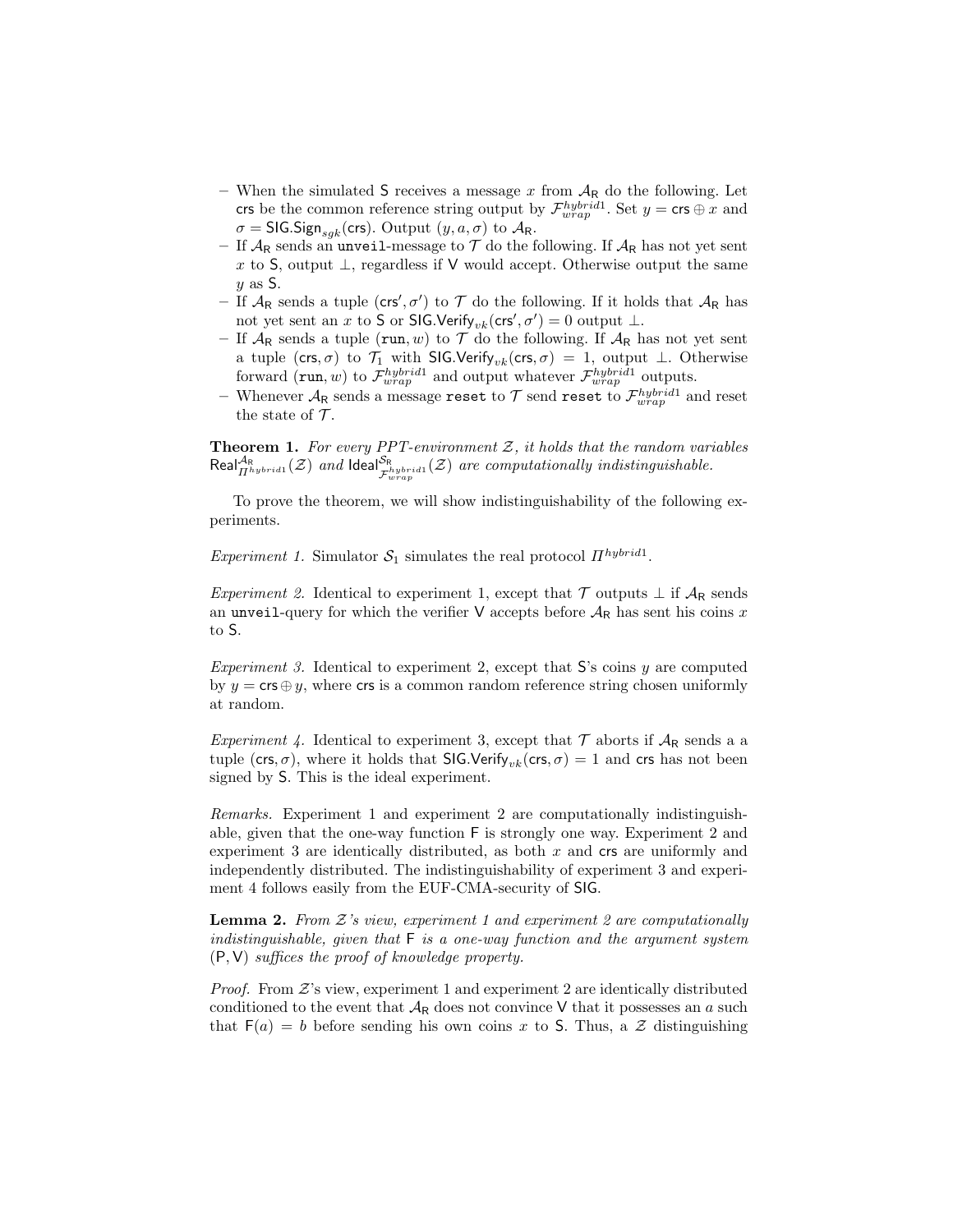between experiment 1 and experiment 2 must succeed in making  $A_R$  convince  $\mathcal T$ of this before receiving such a value a from S.

Assume that  $\mathcal Z$  causes this event with non-negligible probability  $\epsilon$ . We will construct an adversary  $B$  that inverts the one-way function  $F$  with non-negligible probability. Let  $m = \text{poly}(k)$  be an upper bound on the number of unveil calls that  $A_R$  sends to  $T$ . Let b' be the image on which  $\beta$  is supposed to invert F.  $\beta$ first chooses an index  $i \in \{1, \ldots, m\}$  uniformly at random.

Let  $S'_1$  be a simulator the behaves exactly like  $S_1$ , except for one modification.  $S'_1$  sets  $b = b'$  instead of generating b by  $b = F(a)$ . B then simulates the interaction between  $\mathcal Z$  and  $\mathcal S'_1$  until  $\mathcal A_R$  makes the *i*'th unveil-call.  $\mathcal B$  now halts the computation of  $\mathcal Z$ . If the computation of  $\mathcal Z$  continued after this point, the subsequent messages passed by  $A_R$  correspond to the messages of a malicious prover  $\mathsf{P}^*$  for the argument system  $(\mathsf{P}, \mathsf{V})$ . Thus,  $\mathcal B$  can construct  $\mathsf{P}^*$  from the state of the halted  $\mathcal Z$  which basically continues the simulation of  $\mathcal Z$  at its current state and forwards messages between  $\mathcal{A}_{\mathsf{R}}$  and an external verifier V.  $\mathcal{B}$  can now take the code of  $\mathsf{P}^*$  and run the extractor  $\mathsf{Ext}(b, \mathsf{P}^*)$ . Let a be the output of  $\mathsf{Ext}.$  $\beta$  outputs a and terminates.

First notice, that from  $Z$ 's view, this simulation is identically distributed to experiment 1. Thus, the event that  $A_R$  succeeds in convincing  $\mathcal T$  that it possesses a preimage a of b happens with probability at least  $\epsilon$ . With probability at least  $1/m$ , the index i chosen by  $\beta$  matches the index of the proof where this event happens. Therefore, it holds that  $Pr(\langle P^*, V(c) \rangle = 1] \ge \epsilon/m$ . Due to the proof of knowledge property of the argument system  $(P, V)$  it holds that  $Pr[Ext(b, P^*) \in w_{L_1}(b)] > Pr[\langle P^*, V(c) \rangle = 1] - \nu \ge \epsilon - \nu$  for some negligible  $\nu$ . Thus, with probability  $\epsilon - \nu$ , which is non-negligible,  $\beta$  outputs a preimage a of  $b'$  under  $F$ , thus breaking the one-wayness property of  $F$ .

Corrupted Sender. Next, we will prove computational UC-security for the case of a corrupted sender. Let  $\mathcal{A}_s$  be the dummy-adversary for a corrupted sender and let  $Sim$  be the non-black-box simulator for the argument system  $(P, V)$ , that takes as input a statement  $(k, b)$  and the code  $V^*$  of a malicious verifier. The simulator  $S<sub>S</sub>$  is given as follows.

#### $Simulator S<sub>S</sub>$

- Let  $\mathsf{T}^*$  be the token sent by  $\mathcal{A}_{\mathsf{S}}$  and  $(vk, b)$  be the message sent by  $\mathcal{A}_{\mathsf{S}}$ .
- $-$  Simulate  $\mathcal T$  using  $\mathsf T^*$ .
- Construct a malicious verifier V ∗ for the argument system (P, V) that basically simulates the zero-knowledge step of  $\mathsf{T}^*$  and outputs the state of  $\mathsf{T}^*$ after the zero-knowledge step is over.
- $-$  Run the non-black-box simulator Sim on input b and auxiliary input  $V^*$ . The output of Sim is the state of T <sup>∗</sup> after the zero-knowledge protocol. Continue the simulation of  $\mathcal T$  from this state until it outputs y.
- Let crs be the common reference string sent by  $\mathcal{F}_{wrap}^{hybrid}$ . Set  $x = \text{crs} \oplus y$ .
- Send x to S. Let  $(y', a, \sigma)$  be the response of S.
- If  $y \neq y'$  or  $F(a) \neq b$  abort. Otherwise run  $\mathcal T$  on input (crs,  $\sigma$ ).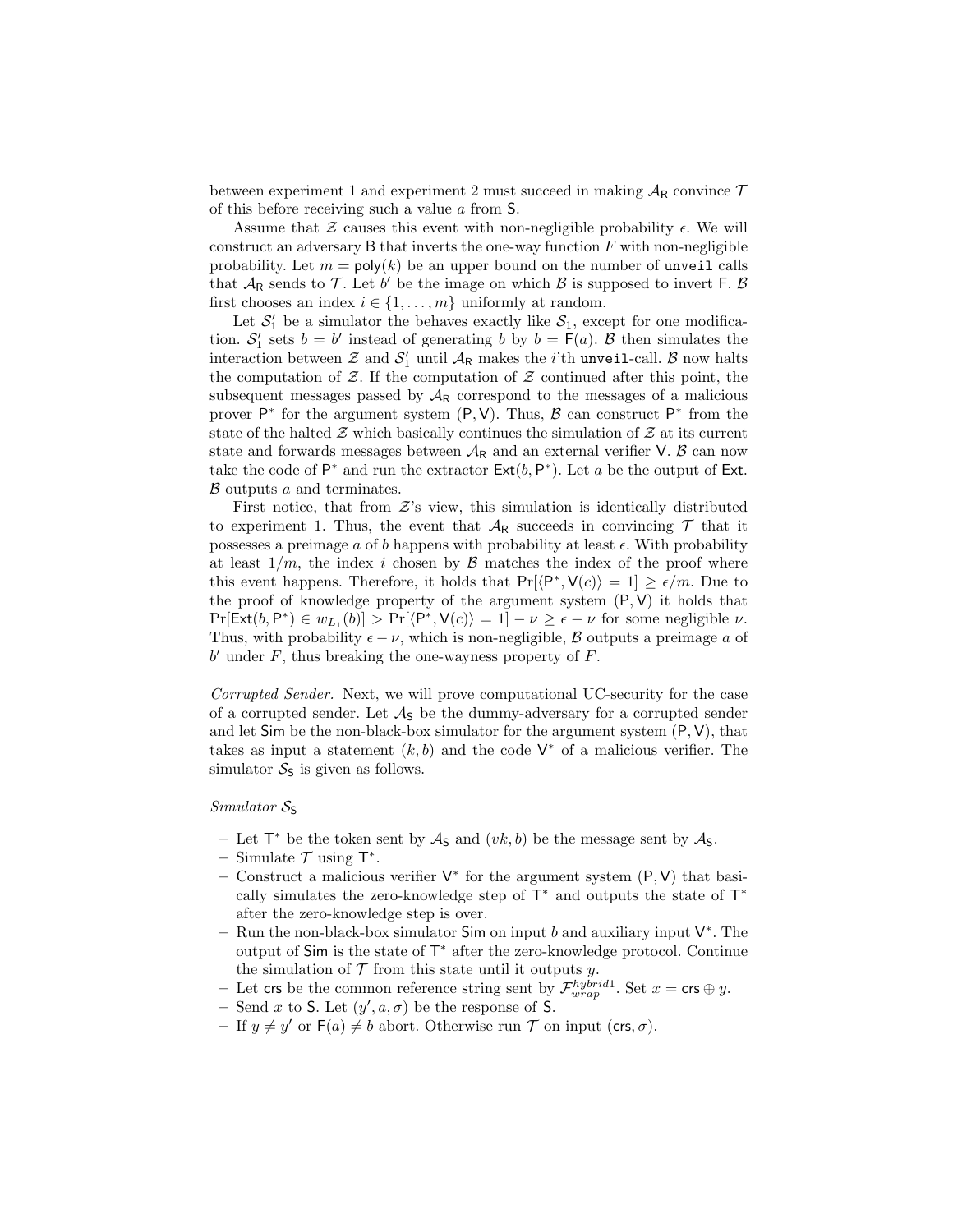− Input T<sup>\*</sup> with the most recent state taken from  $\mathcal{T}$  hardwired into  $\mathcal{F}^{hybrid}_{wrap}$ and output crs to S.

Let  $\mathcal Z$  be a PPT environment. We will now prove computational indistinguishability between  $\text{Real}_{H_{CRS}}^{A_R}(\mathcal{Z})$  and  $\text{Ideal}_{\mathcal{F}_{CRS}}^{S_R}(\mathcal{Z})$  directly, given that the argument system  $(P, V)$  is zero-knowledge.

**Theorem 2.** Real $_{\Pi^{hybrid}}^{A_S}(\mathcal{Z})$  and Ideal $_{\mathcal{F}^{hybrid}_{wrap}}^{S_S}(\mathcal{Z})$  are computationally indistinguishable.

To prove the theorem, we will show indistinguishability of the following experiments.

Experiment 1. Simulator  $\mathsf{S}_1$  simulates the protocol  $\Pi^{hybrid1}$ 

Experiment 2. Identical to experiment 1, except that when R sends an unveilmessage to  $\mathsf{T}^*$ ,  $\mathsf{S}_2$  runs the non-black-box simulator  $\mathsf{Sim}$  on the verifier  $\mathsf{V}^*$  (as constructed in the description of the simulator  $S<sub>S</sub>$ ) instead of letting the prover P interact with  $\mathsf{T}^*$ .  $\mathsf{S}_2$  then uses the output of  $\mathsf{Sim}$  as most recent state to continue the computation of  $\mathsf{T}^*$ .

Experiment 3. Identical to experiment 2, except that  $S_3$  runs the unveil-phase of T before interacting with  $\mathcal{A}_S$ , thereby obtaining y. Set  $x = \text{crs} \oplus y$ , where crs is a uniformly random common reference string. This is the ideal experiment.

Remarks. The indistinguishability of experiment 1 and experiment 2 follows from the computational zero-knowledge property of the argument system  $(P, V)$ . Experiment 2 and experiment 3 are identically distributed, as the interactions of R with  $\mathcal T$  and  $\mathcal A$ s are independent of one another in both experiments and thus exchangeable.

**Lemma 3.** From  $Z$ 's view, experiment 1 and experiment 2 are computationally indistinguishable, provided that the argument system  $(P, V)$  is computational zero-knowledge.

*Proof.* Fix a PPT-environment  $Z$ . Assume for contradiction that  $Z$  distinguishes experiment 1 and experiment 2 with non-negligible advantage  $\epsilon$ . We will construct a malicious verifier  $V^*$  and a distinguisher  $\mathcal{D}$ , such that  $\mathcal D$  distinguishes the random variables  $\langle P(a), V^* \rangle(b)$  and  $\textsf{Sim}(b, V^*)$  with advantage  $\epsilon$ , for some a and b. Fix the random tape of  $\mathcal Z$  such that  $\mathcal Z$  with these fixed coins distinguishes between experiment 1 and experiment 2 with advantage  $\epsilon$ . By a simple averaging argument, such coins must exist. Let  $(a, b)$  with  $F(a) = b$  be the fixed tuple that corresponds with this  $\mathcal{Z}$ . The malicious verifier  $\mathsf{V}^*$  is constructed as in the description of the simulator. The distinguisher  $\mathcal D$  is obtained by plugging the machine  $\mathcal Z$  and  $\mathcal S_2$  together, with modification to the simulator  $\mathcal S_2$  that it does not obtain the state of  $\mathcal T$  by running Sim on b and  $\mathsf{V}^*$ , but using its own input as state of T. Clearly, if D's input is distributed by  $\langle P(a), V^* \rangle (b)$ , then  $\mathcal{Z}$ 's view is distributed identical as in experiment 1. If, on the other hand, D's input is distributed according to  $\mathsf{Sim}(b, \mathsf{V}^*)$ , then  $\mathcal{Z}$ 's view is distributed identical to experiment 2. Thus  $D$  and  $V^*$  contradict the zero-knowledge property of  $(P, V)$ .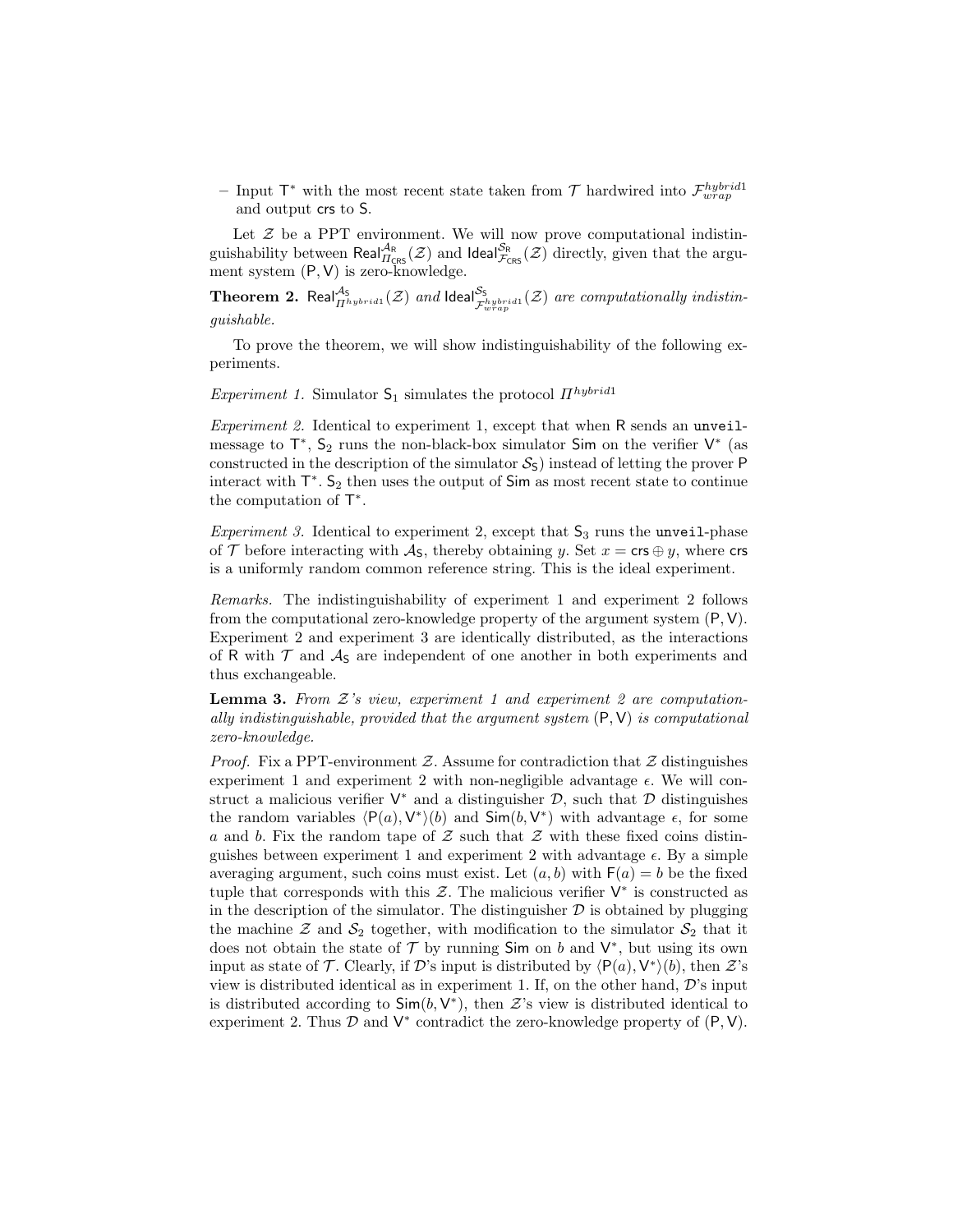#### 5.3 Two Resettable Tokens

In this section we will describe our protocol  $\Pi^{hybrid2}$  that implements  $\mathcal{F}_{wrap}^{hybrid2}$ . Let  $\{PRF\}$  be a family of pseudorandom functions,  $com(\cdot, \cdot)$  be a non-interactive perfectly binding commitment scheme and  $SIG = (KeyGen, Sign, Verify)$  be an EUF-CMA-secure signature scheme with deterministic signing algorithm. We further need two resettably-sound zero-knowledge argument of knowledge systems. Let  $(P_1, V_1)$  be such a system for the language  $L_1 = \{(x, c) | \exists r : c =$ com $(x; r)$ } and  $(P_2, V_2)$  be such a system for the language  $L_2 = \{(vk, c) | \exists \sigma :$ Verify( $c, \sigma$ ) = 1}. Let  $\mathcal{T}_1$  and  $\mathcal{T}_2$  be two  $\mathcal{F}_{wrap}$  functionalities.

# Protocol  $\Pi^{hybrid2}$

- 1. Sender S (setup step 1): The input of S is a program M
	- Sample a pseudorandom function  $\mathsf{prf} \leftarrow \{\mathsf{PRF}\}\,$ , generate signature and verification keys  $(sgk, vk) =$  SIG.KeyGen().
	- Choose a random tape for the token  $T_1$  and program  $T_1$  as follows.
		- Set flag ready  $= 0$ .
		- Upon receiving input  $(x, c)$  from R, run the verifier  $V_1$  with input  $(x, c)$ . Forward the messages between R and  $V_1$ . If  $V_1$  rejects, output ⊥.
		- If  $V_1$  accepts, compute  $y = \text{prf}(c)$  and  $\sigma = \text{SIGSign}_{sak}(c)$ . Set flag ready = 1 and output  $(y, \sigma)$
		- Upon receiving input (run, w) from R, run M on input w starting from its most recent state, output whatever M outputs and save the new state of M and wait for the next message  $(\text{run}, w)$ .
	- Choose a random tape for the token  $T_2$  and program  $T_2$  as follows.
		- Upon receiving input c from R, run the verifier  $V_2$  with input  $(vk, c)$ . Forward the messages between R and  $\mathsf{V}_2$ . If  $\mathsf{V}_2$  rejects, output  $\bot$ .
		- If  $V_1$  accepts, compute  $y = \text{prf}(c)$  and output y.
	- Input  $T_1$  into  $T_1$  and  $T_2$  into  $T_2$ . Send vk to R.
- 2. Receiver R (setup step 2):
	- Choose  $x \leftarrow \{0,1\}^k$  uniformly at random.
	- Compute  $c = \text{com}(x; r)$  with a uniformly random chosen r.
	- Send  $(x, c)$  to  $\mathcal{T}_1$  and run the prover  $P_1$  with input  $(x, c)$  and witnessinput r. Forward the messages between  $P_1$  and  $\mathcal{T}_1$ . Let  $(y, \sigma)$  be the output of  $\mathcal{T}_1$ .
	- Check if SIG.Verify<sub>vk</sub> $(c, \sigma) = 1$ , if not abort.
	- Send c to  $\mathcal{T}_2$  and run the prover  $P_2$  with input  $(vk, c)$  and witness-input σ. Let  $y'$  be the output of  $\mathcal{T}_2$ .
	- Check whether  $y = y'$ , if not abort. Otherwise set  $\mathsf{crs} = x \oplus y$ .
- 3. Receiver R (Execute Phase): Upon receiving input  $(run, w)$ , send  $(run, w)$ to  $\mathcal{T}_1$  and output whatever  $\mathcal{T}_1$  outputs.

Corrupted Receiver. We will prove computational UC-security against a corrupted receiver R. We therefore first provide the simulator  $S_R$ .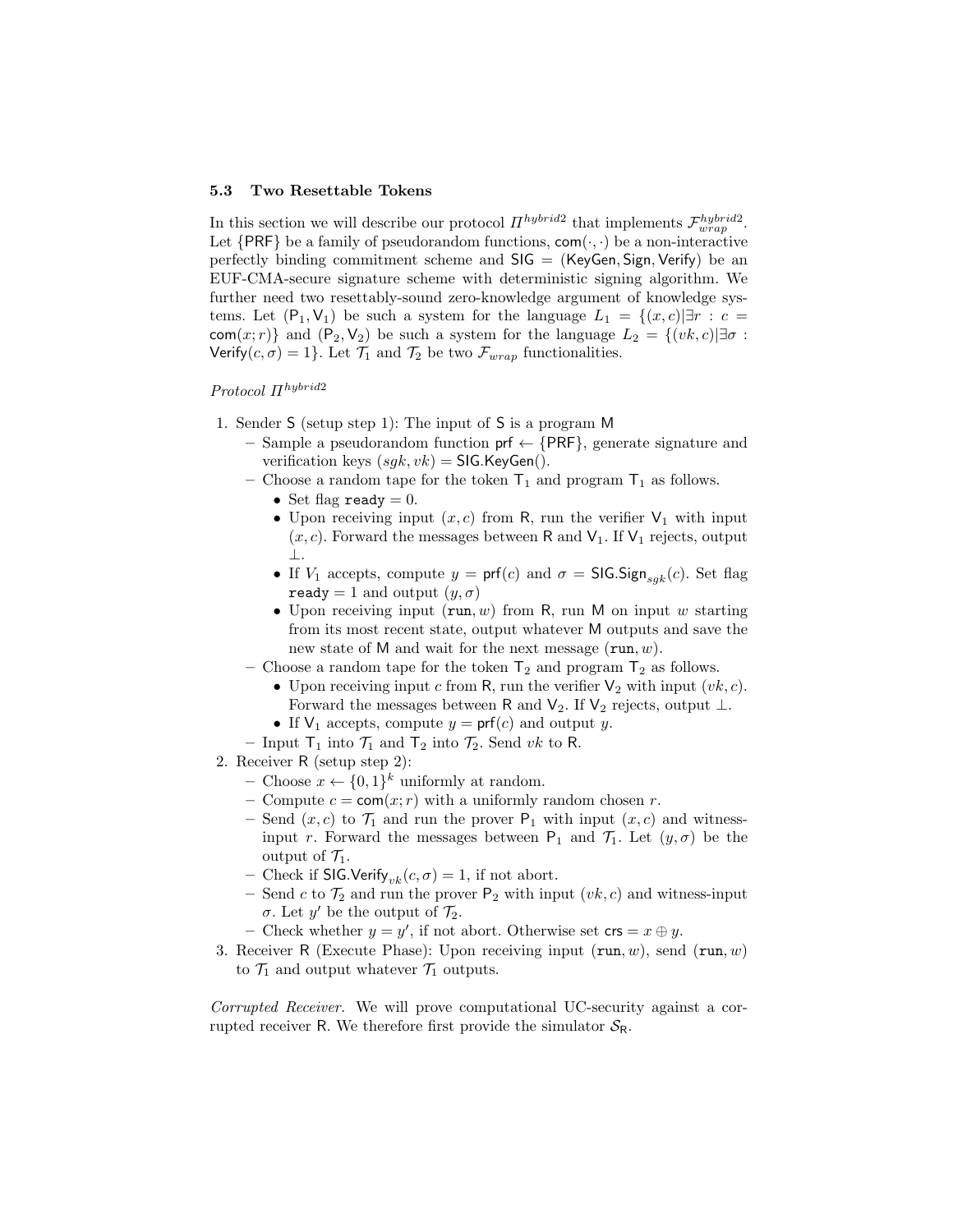#### $Simulator S_R$

- Simulate the first round of a sender S and forward the message  $vk$  to  $A_R$ and store sgk. Use the token-codes  $T_1$  and  $T_2$  output by S to simulate  $\mathcal{T}_1$ and  $\mathcal{T}_2$  for  $\mathcal{A}_{\mathsf{R}}$ . Setup a counter  $j=1$ .
- If  $\mathcal{A}_{\mathsf{R}}$  sends a message  $(x, c)$  to  $\mathcal{T}_1$  do the following. Continue the simulation of  $\mathcal{T}_1$  until the verifier  $\mathsf{V}_1$  either accepts or rejects. If it accepts, even though a tuple  $(x', y', c', j')$  has been stored, for some  $x' \neq x$  and  $c' = c$ , output ⊥. Otherwise, if  $V_1$  accepts, compute  $σ = SIG.Sign_{sgk}(c)$  and output  $(y, σ)$ , for which a tuple  $(x, y, c, j')$  has been stored. Send (reset, j') to  $\mathcal{F}^{hybrid2}_{wrap}$ . If no such tuple has been stored before, increment j by 1, send (reset,  $j'$ ) to the  $\mathcal{F}^{hybrid2}_{wrap}$  functionality to get a string crs, set  $y = x \oplus \text{crs}$ , compute  $\sigma = \mathsf{SIG}.\mathsf{Sign}_{sgk}(c)$ , store the tuple  $(x, y, c, j)$  and output  $(y, \sigma)$ .
- If  $A_R$  sends a message c to  $\mathcal{T}_2$  do the following. Continue the simulation of  $\mathcal{T}_2$  until the verifier  $\mathsf{V}_2$  either accepts or rejects. If it accepts, check if a tuple  $(x', y', c', j')$  with  $c' = c$  has been stored. If not, output  $\perp$ . Otherwise output  $y'.$
- Whenever  $\mathcal{A}_{\mathsf{R}}$  sends a message reset to  $\mathcal{T}_2$ , reset  $\mathcal{T}_2$ .

**Theorem 3.** For every PPT-environment  $Z$ , it holds that the random variables  $\textsf{Real}_{\Pi^{hybrid2}}^{A_{\mathsf{R}}}(Z)$  and  $\textsf{Ideal}_{\mathcal{F}_{wrap}^{hybrid2}}^{S_{\mathsf{R}}}(Z)$  are computationally indistinguishable.

Again, to prove the theorem, we will show indistinguishability of the following experiments.

Experiment 1. Simulator  $S_1$  simulates the protocol  $\Pi^{hybrid2}$ . This is the real experiment.

Experiment 2. Identical to experiment 1, except that  $y$  is not computed as  $y = \text{prf}(c)$  but as follows. If a tuple  $(x', y', c', j')$  has been stored with  $c' = c$ , set  $y = y'$ . Otherwise, choose crs uniformly at random and set  $y = x \oplus \text{crs}$ . Also store the tuple  $(x, y, c)$ .

Experiment 3. Identical to experiment 2, except that  $\mathcal{T}_1$  outputs  $\perp$  if  $\mathsf{V}_1$  accepts, even though a tuple  $(x', y', c', j')$  has been stored, with  $x' \neq x$  and  $c' = c$ .

Experiment 4. Identical to experiment 3, except that  $\mathcal{T}_2$  outputs  $\perp$  if  $\mathsf{V}_2$  accepts, even though no tuple  $(x', y', c', j')$  with  $c' = c$  has been stored. This is the ideal experiment.

Remarks. Given that prf is a pseudorandom function, we can replace the outputs of prf with truly random values, thus experiment 1 and experiment 2 are indistinguishable. The indistinguishability of experiment 2 and experiment 3 follows from the binding property of the commitment scheme com. The event that  $\mathcal{T}_1$ outputs  $\perp$  even though  $V_1$  accepts happens only when  $\mathcal{A}_R$  manages to convince  $\mathcal{T}_1$  that c is a commitment to two different values x and x'. The proof of knowledge property of the argument system  $(P_1, V_1)$  guarantees that the corresponding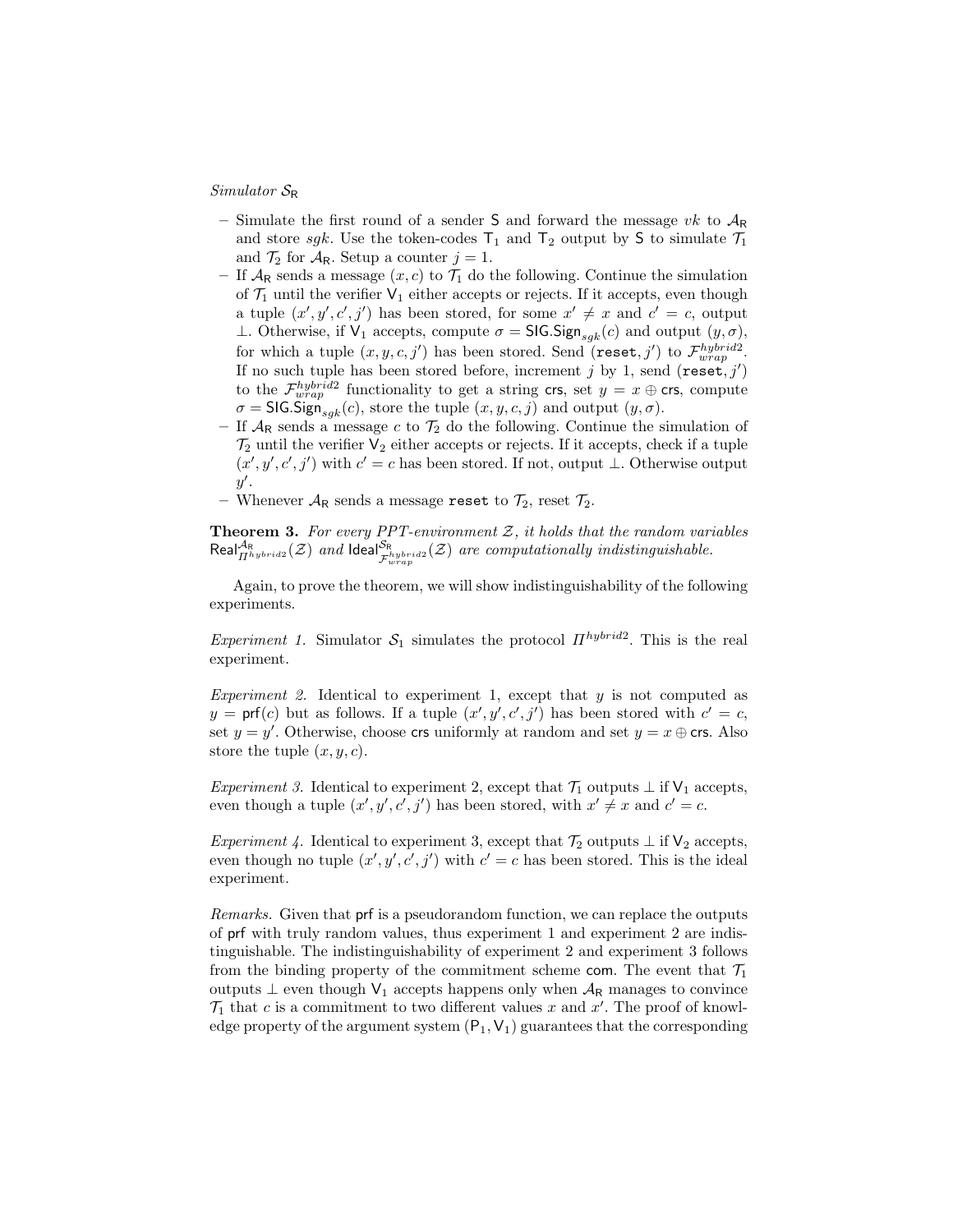unveils  $r$  and  $r'$  can be extracted with high probability. The indistinguishability of experiment 3 and experiment 4 follows from the EUF-CMA-property of the signature scheme SIG. If  $\mathcal{T}_2$  outputs  $\perp$ , even though the verifier  $\mathsf{V}_2$  accepts, then  $A_R$  has convinced  $V_2$  that it possesses a signature on a commitment c for which it never received a signature  $\sigma$  from  $\mathcal{T}_1$ . The proof of knowledge property enables us to extract such a forged signature, contradicting the EUF-CMA-security of SIG. For the complete proof refer to the full version of this paper.

Corrupted Sender. We will prove computational UC-security against a corrupted sender S. Let therefore  $\mathcal{A}_S$  be the dummy-adversary and  $\mathcal Z$  be a PPTenvironment. We first state the sender-simulator  $S<sub>S</sub>$ . This simulator programs a simulator-token  $\mathsf{T}_{\mathcal{S}}$  and sends this token to  $\mathcal{F}^{hybrid2}_{wrap}$ .

 $Simulator S<sub>S</sub>$ .

- Let  $T_1$  and  $T_2$  be the inputs of  $\mathcal{A}_5$ .
- Simulate  $\mathcal{T}_2$  with the code  $\mathsf{T}_2$ .
- Set  $c = \text{com}(0; r)$  for a randomly chosen r.
- Use the code  $T_2$  to construct the code  $V_2^*$  of a verifier that runs the verifierstage of  $\mathcal{T}_2$  when its input is c. The output of  $\mathsf{V}_2^*$  is the the same output that  $T_2$  would provide to R.
- Run Sim<sub>2</sub> with input  $(vk, c)$  and witness-input  $V^*$ . Let y' be the output of Sim<sup>2</sup>
- Program a token  $T_S$  as follows.
	- Read the common reference string crs provided by the  $\mathcal{F}^{hybrid}_{wrap}$  functionality. Set  $x = \mathsf{crs} \oplus y'$ .
	- Use the code  $T_1$  to construct the code  $V_1^*$  of a verifier that runs the verifier stage of  $\mathsf{T}_1$  when its input is  $(x, c)$ . The output of  $\mathsf{V}_1^*$  is the the same output that  $T_1$  would provide to R.
	- Run Sim<sub>1</sub> with input  $(x, c)$  and witness-input  $V_1^*$ . Let  $(y, \sigma)$  be the output of  $Sim<sub>1</sub>$ .
	- Check whether  $y = y'$ . If not abort.
	- Upon receiving input  $(\text{run}, w)$  from R, run M on input w starting from its most recent state, output whatever M outputs and save the new state of M and wait for the next message  $(\text{run}, w)$ .

- Input  $T_S$  into  $\mathcal{F}_{wrap}^{hybrid2}$ 

**Theorem 4.** For every PPT-environment  $Z$ , it holds that the random variables  $\mathsf{Real}_{\Pi^{hybrid2}}^{A_{\mathsf{S}}}( \mathcal{Z} )$  and  $\mathsf{Ideal}_{\mathcal{F}_{wrap}^{hybrid2}}^{S_{\mathsf{S}}}( \mathcal{Z} )$  are computationally indistinguishable.

To prove the theorem, we will show indistinguishability of the following experiments.

Experiment 1. Simulator  $S_1$  simulates the protocol  $\Pi^{hybrid2}$ . This is the real experiment.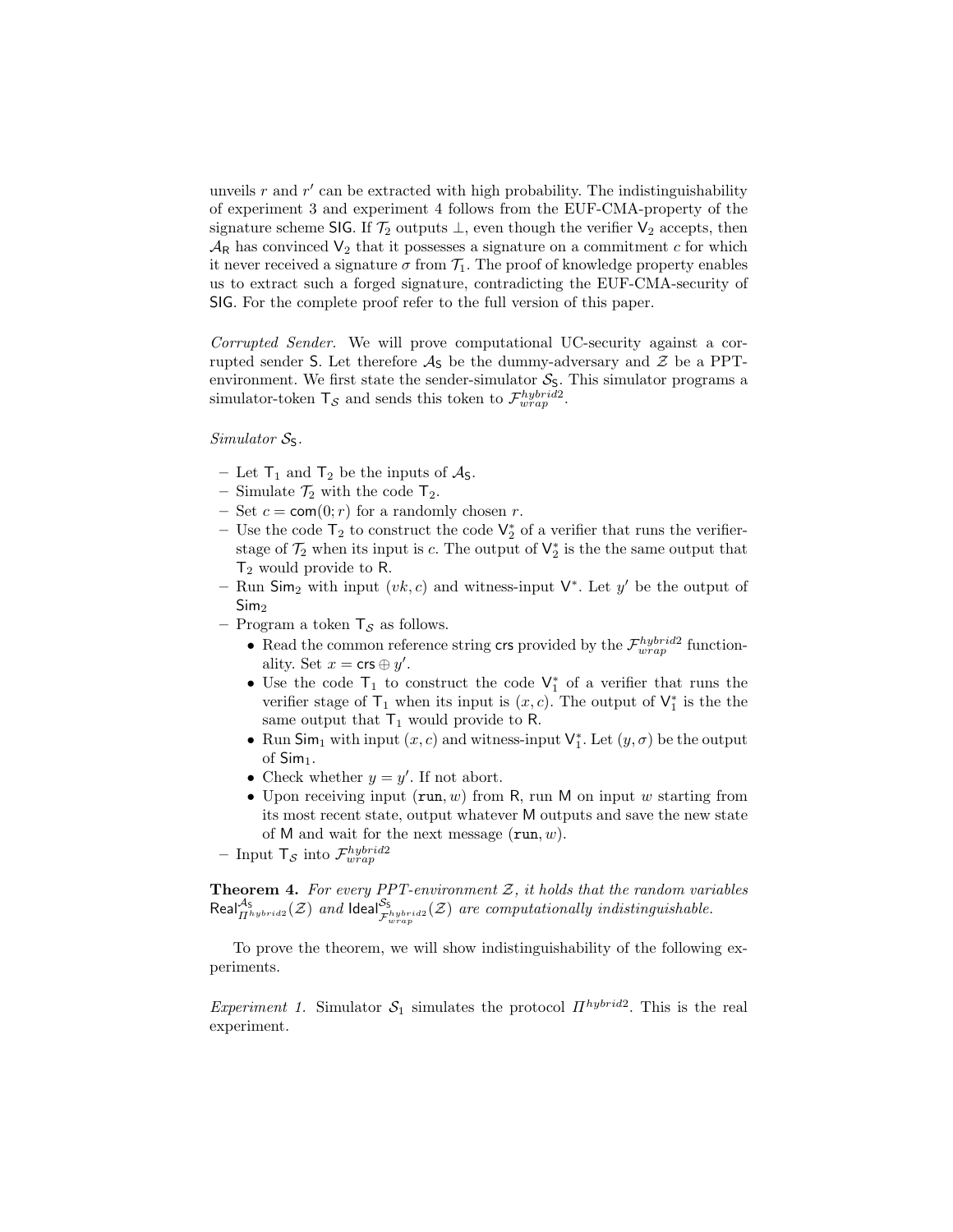Experiment 2. Identical to experiment 1, except that  $S_2$  does the following. Instead of running  $P_2$  with input  $(vk, c)$  and witness-input  $\sigma$ , it runs  $\mathsf{Sim}_2$  with input  $(vk, c)$  and witness-input  $\mathsf{V}_2^*$  (where  $\mathsf{V}_2^*$  is as defined in the description of simulator  $S_{\mathcal{S}}$ ).

Experiment 3. Identical to experiment 2, except that  $S_3$  does the following. Instead of running  $P_1$  with input  $(x, c)$  and witness-input r, it runs  $\mathsf{Sim}_1$  with input  $(x, c)$  and witness-input  $\mathsf{V}_1^*$  (where  $\mathsf{V}_1^*$  is as defined in the description of simulator  $S_{\mathcal{S}}$ ).

Experiment  $\lambda$ . Identical to experiment 3, except that the commitment c is computed as  $c = \text{com}(0; r)$  instead of  $c = \text{com}(x; r)$ .

Experiment 5. Identical to experiment 4, except that  $S_5$  first interacts with  $\mathcal{T}_2$ and then with  $\mathcal{T}_1$ , instead of vice versa. Moreover, it sets  $x = \text{crs} \oplus y'$  instead of choosing  $x$  uniformly at random. This is the ideal experiment.

Remarks. Experiment 1 and experiment 2 are indistinguishable given that the argument system  $(P_1, V_1)$  is zero-knowledge. Similarly, experiment 2 and experiment 3 are indistinguishable given that  $(P_2, V_2)$  is zero-knowledge. Both indistinguishability proofs are almost identical to the proof of Lemma 3 and thus omitted. The indistinguishability of experiment 3 and experiment 4 follows straightforwardly from the hiding property of the commitment scheme com. Experiment 4 and experiment 5 are identically distributed, as in both experiments y is independently uniformly distributed.

# 6 Applications

One application for our protocols is implementing a UC-secure functionality we call conditional decryption,  $\mathcal{F}_{\text{COMDEC}}$ . In essence, what can be achieved through the conditional decryption functionality is that the computational workload is transfered from the hardware token to the user of the protocol, similar in concept to delegation of computation [23, 24].

The  $\mathcal{F}_{\text{COMDEC}}$ -functionality takes as sender-input a private key sk for a fully homomorphic encryption scheme FHE. The receiver can send decryption-queries c to  $\mathcal{F}_{\text{COMDEC}}$ . Before  $\mathcal{F}_{\text{COMDEC}}$  decrypts such queries, the receiver must prove that the query is well-formed. This proof is implemented using a universal argument system [25]. Such a conditional decryption has a straightforward application in the context of obfuscation. Given  $\mathcal{F}_{\text{COMDEC}}$ , a sender initializes the conditional decryption functionality. He can then encrypt an arbitrary program and send it to the receiver. All the receiver has to do is to homomorphically evaluate the encrypted program and send the result together with a proof to the token. If the homomorphic evaluation was carried out correctly, the token will decrypt the result and send it to the receiver. The advantage of this approach is that the sender can obfuscate programs arbitrarily without having to send a new token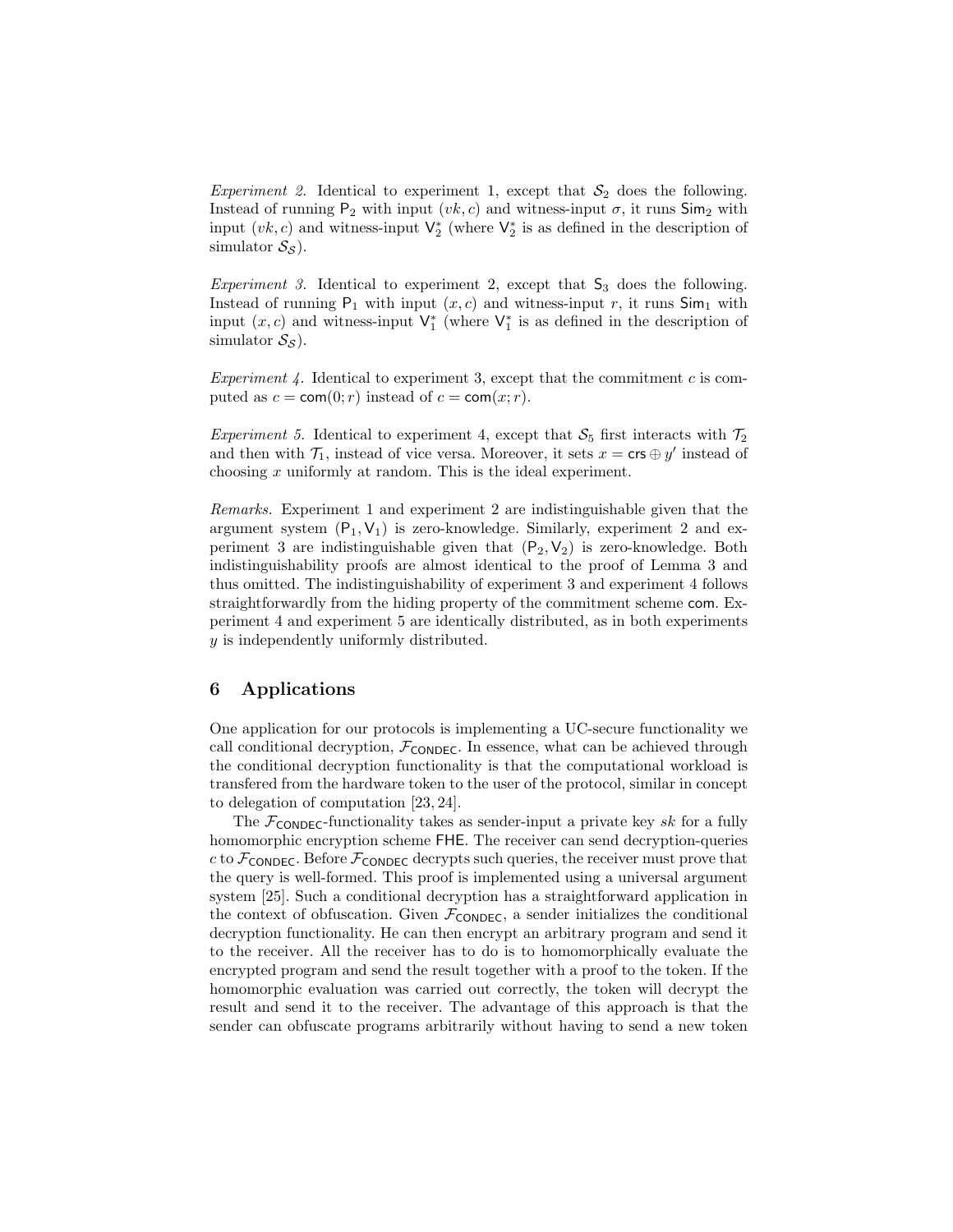each time. A similar construction can be found in [26]. Due to space limitations, the above high level description omits several important details which are necessary for a UC-proof. A detailed description of the protocols and a full proof can be found in a preliminary version of this paper [27].

# 7 Conclusion

In this work, we investigated the cryptographic strength of untrusted resettable hardware tokens in the UC-framework. We devised two protocols that use resettable hardware tokens to realize intermediate functionalities that are sufficient to UC-emulate arbitrary resettable functionalities. The first protocol uses one resettable token and two rounds of interaction in an initialization phase, after which no further interaction takes place. In the second protocol, messages and hardware tokens are only passed from the sender to the receiver. However, this protocol requires two resettable token. Given these protocols, it is possible to UC-realize any resettable two-party computation. We showed that a completely non-interactive coin-toss with only one resettable token is impossible. Thus, both our protocols are optimal if one of the conditions (no interaction or just a single token) is dropped.

# References

- 1. Barak, B., Goldreich, O., Impagliazzo, R., Rudich, S., Sahai, A., Vadhan, S.P., Yang, K.: On the (im)possibility of obfuscating programs. In: CRYPTO. (2001) 1–18
- 2. Canetti, R., Fischlin, M.: Universally composable commitments. In: CRYPTO. (2001) 19–40
- 3. Canetti, R., Goldreich, O., Goldwasser, S., Micali, S.: Resettable zero-knowledge (extended abstract). In: STOC. (2000) 235–244
- 4. Canetti, R., Lindell, Y., Ostrovsky, R., Sahai, A.: Universally composable twoparty and multi-party secure computation. In: STOC. (2002) 494–503
- 5. Barak, B., Lindell, Y., Vadhan, S.P.: Lower bounds for non-black-box zero knowledge. In: FOCS. (2003)
- 6. Deng, Y., Lin, D.: Instance-dependent verifiable random functions and their application to simultaneous resettability. In: EUROCRYPT. (2007) 148–168
- 7. Barak, B., Goldreich, O., Goldwasser, S., Lindell, Y.: Resettably-sound zeroknowledge and its applications. In: FOCS. (2001) 116–125
- 8. Deng, Y., Goyal, V., Sahai, A.: Resolving the simultaneous resettability conjecture and a new non-black-box simulation strategy. In: FOCS. (2009) 251–260
- 9. Deng, Y., Feng, D., Goyal, V., Lin, D., Sahai, A., Yung, M.: Resettable cryptography in constant rounds - the case of zero knowledge. In: ASIACRYPT. (2011) 390–406
- 10. Cho, C., Ostrovsky, R., Scafuro, A., Visconti, I.: Simultaneously resettable arguments of knowledge. In: TCC. (2012) 530–547
- 11. Goyal, V., Sahai, A.: Resettably secure computation. In: EUROCRYPT. (2009) 54–71